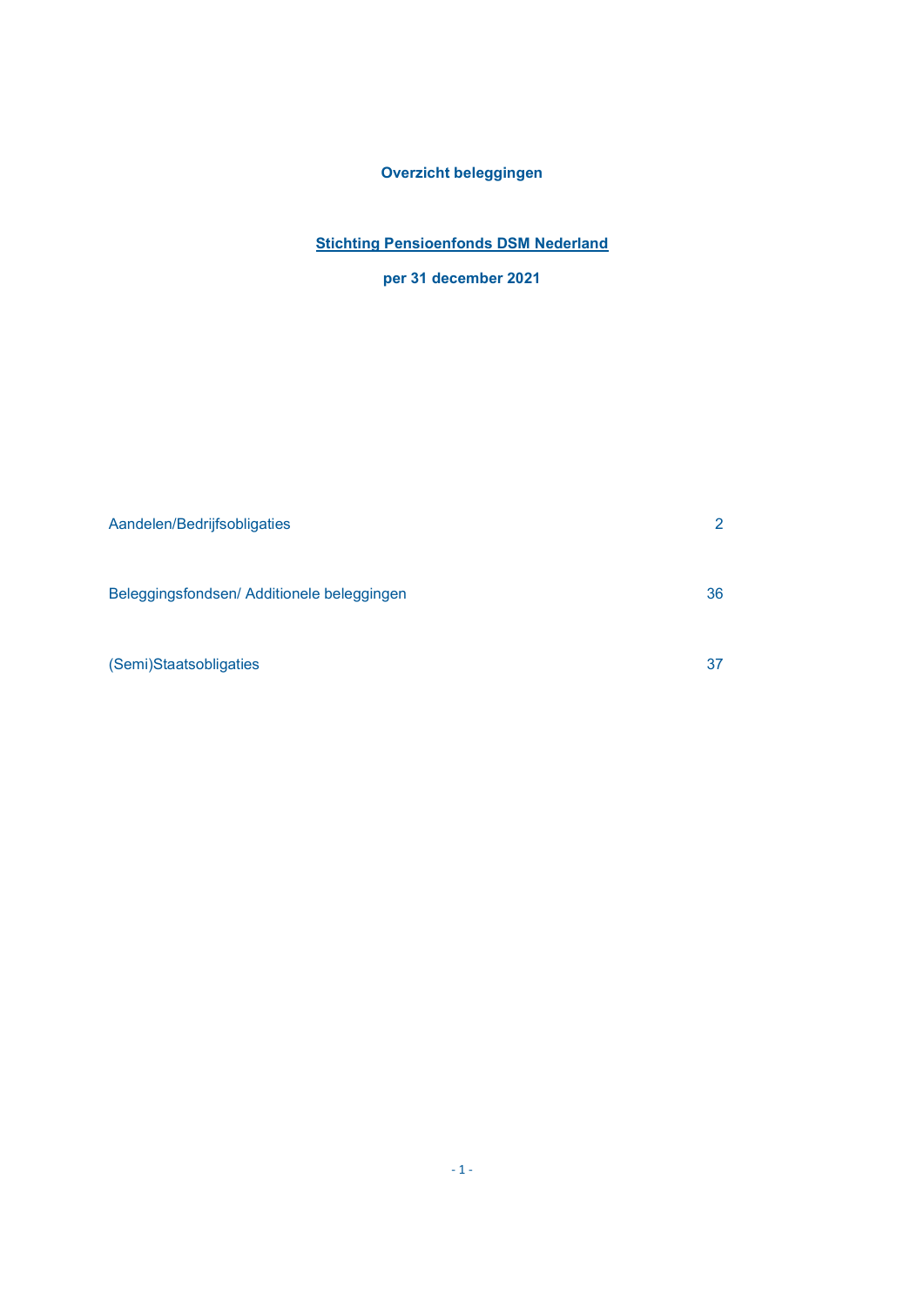### Aandelen/Bedrijfsobligaties:

1011778 Bc Unlimited Liability 1Mdb Global Invest Ltd Tortola 2I Rete Gas S.P.A. 3M Co. Aadvant.Loy.Ip Ltd/Americ.Airlines Aalberts N.V. Ab Sagax Abacus Property Group Abb Ltd Abbott Ireland Financing Dac Abbott Laboratories Abbvie Inc. Abertis Infraestructuras S.A. Abn Amro Bank N.V. Abrdn Plc Absa Group Limited Abu Dhabi Ports Company Pjsc Abwicklungsgesell.Biogas I Ag Acadia Healthcare Co. Inc. Accenture P.L.C. Accor Activision Blizzard Inc. Adani Transmissions (India) Adapthealth Llc Adb-Asian Development Bank Adcb Finance (Cayman) Limited Addvise Group Ab Adidas Ag Adler Group S.A Adler Real Estate Ag Adobe Inc. Advance Residence Invest. Corp Advanced Micro Devices Inc. Advanzia Bank S.A. Aedas Homes Sau Aedifica Sa Aena S.M.E. S.A. Aeropuerto Intl De Tocumen Aflac Inc.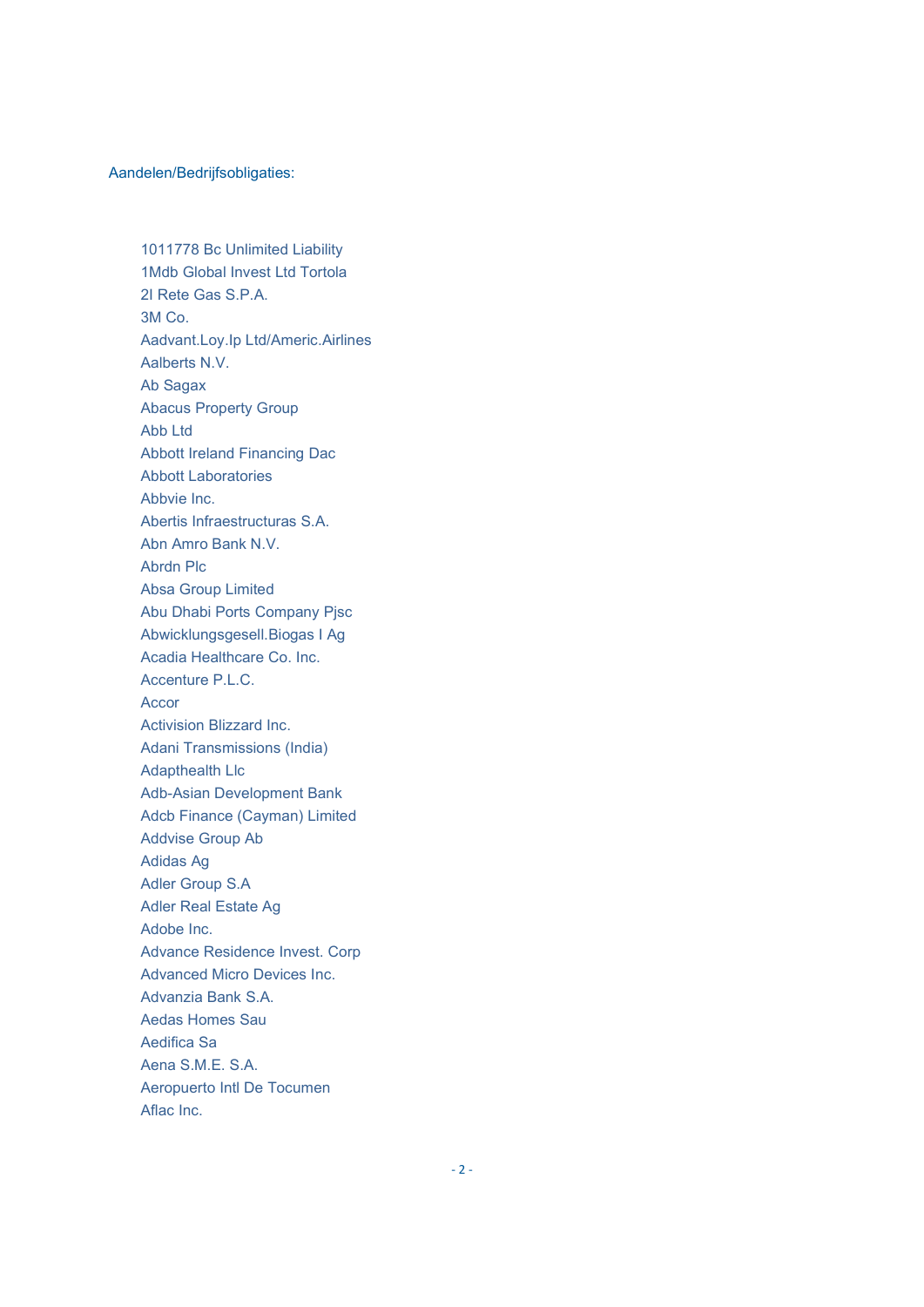**African Export-Import Bank** Agilent Technologies Inc. Aims Apac Reit **Air Liquide Finance** Air Liquide(L) Airbnb Inc. **Aisin Corporation Akelius Residential Property** Albemarle Corp. Albertson Cies Inc Safw Llc Albertsons Co.Llc/Safeway Inc. Alexandria Real Est. Equit. Inc. Alfa Bond Issuance P.L.C. Align Technology Inc. **Allianz Se** Allison Transmission Inc. **Allreal Holding Sa** Allstate Corp. Ally Financial Inc. Almirall S.A. Alnylam Pharmaceuticals Inc. Alphabet Inc. **Altice Financing Sa** Altice France Sa Amada Co.Ltd Amazon Com Inc. America Movil S.A.B. De C.V. American Airlines Group Inc. **American Campus Communities** American Express Co. **American Homes 4 Rent** American Honda Finance Corp. **American International Group** American Tower Corp. American Water Works Co.Inc. Ameriprise Financial Inc. Amerisource Bergen Corp. Ametek Inc. Amgen Inc. Amphenol Corp. Analog Devices Inc. Anglo American Capital P.L.C. Anglogold Ashanti Holdings Plc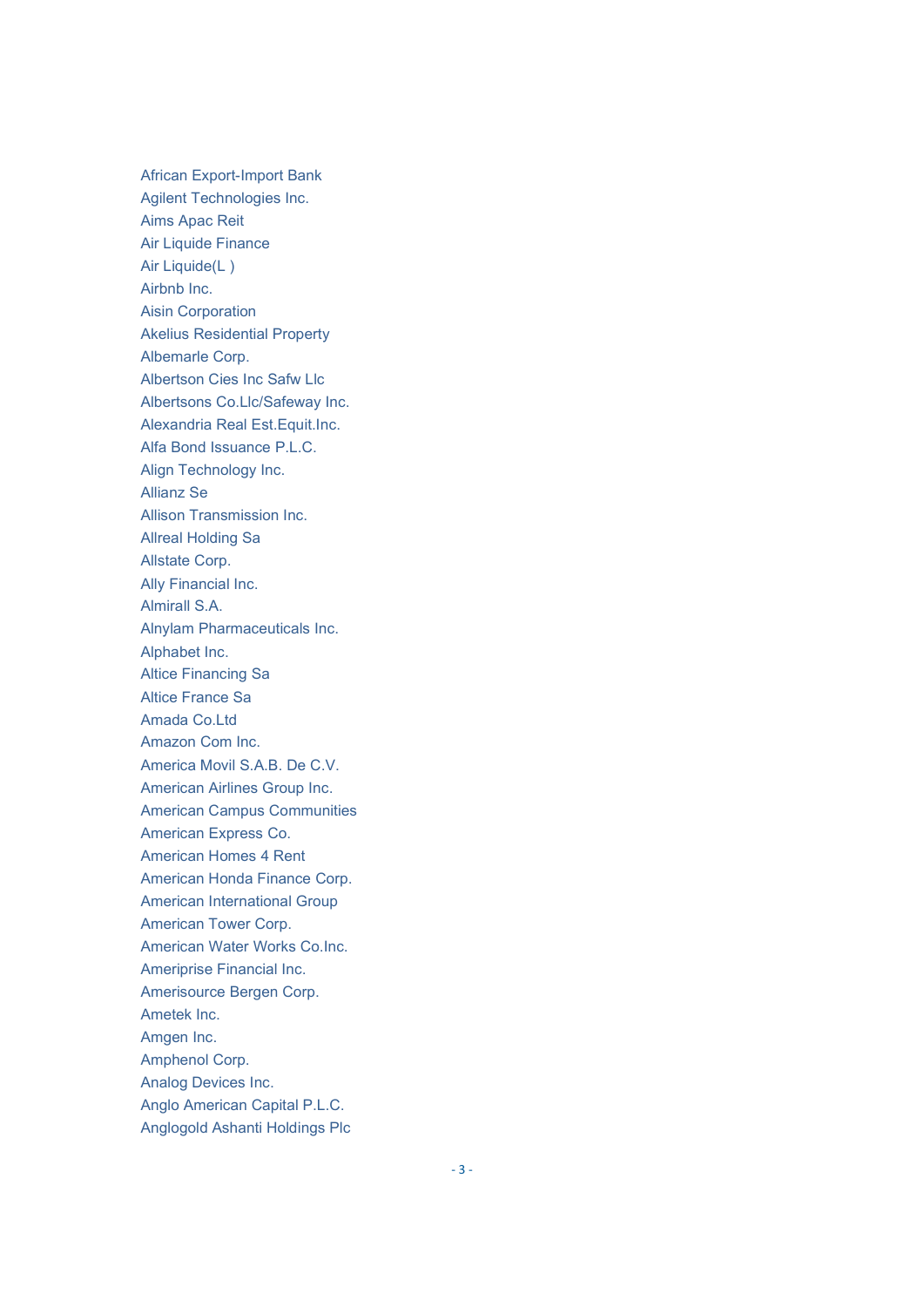Anheuser-Busch Inbev Sa/Nv Ansys Inc. Antero Midstream Ptns Lp/Corp. **Antero Resources Corporation** Anthem Inc. Aon P.L.C. (Dublin) **Apa Corporation** Apartment Income Reit Corp. Apartment Investment Manag.Co. Apple Hospitality Reit Inc Apple Inc. Applied Materials Inc. Aprr Aptiv P.L.C. **Ara Logos Logistics Trust** Archer Daniels Midland Co. Arches Buyer Inc. Archrock Partners Lp/Fin.Corp. **Ard Finance Sa Ardagh Metal Packaging Finance** Ardagh Packaging Fin Plc/ Inc. **Arena Reit** Arista Networks Inc. Aroundtown Sa Asahi Group Holdings Ltd Asahi Kasei Corp. Ascendas Real Estate Inv. Trust Ashton Woods Usa Llc Asian Infrastructure Invt Bk Asml Holding N.V. Assa Abloy Ab. Assicurazioni Generali Associated Materials Inc. Assura P.L.C. Astrazeneca P.L.C. At And T Inc. Atlas Copco Ab. Atos Se **Atrium European Real Estate Audax Renovables Sa Aurelius Equity Opportunities Ausnet Services Holdings Pty** Autodesk Inc.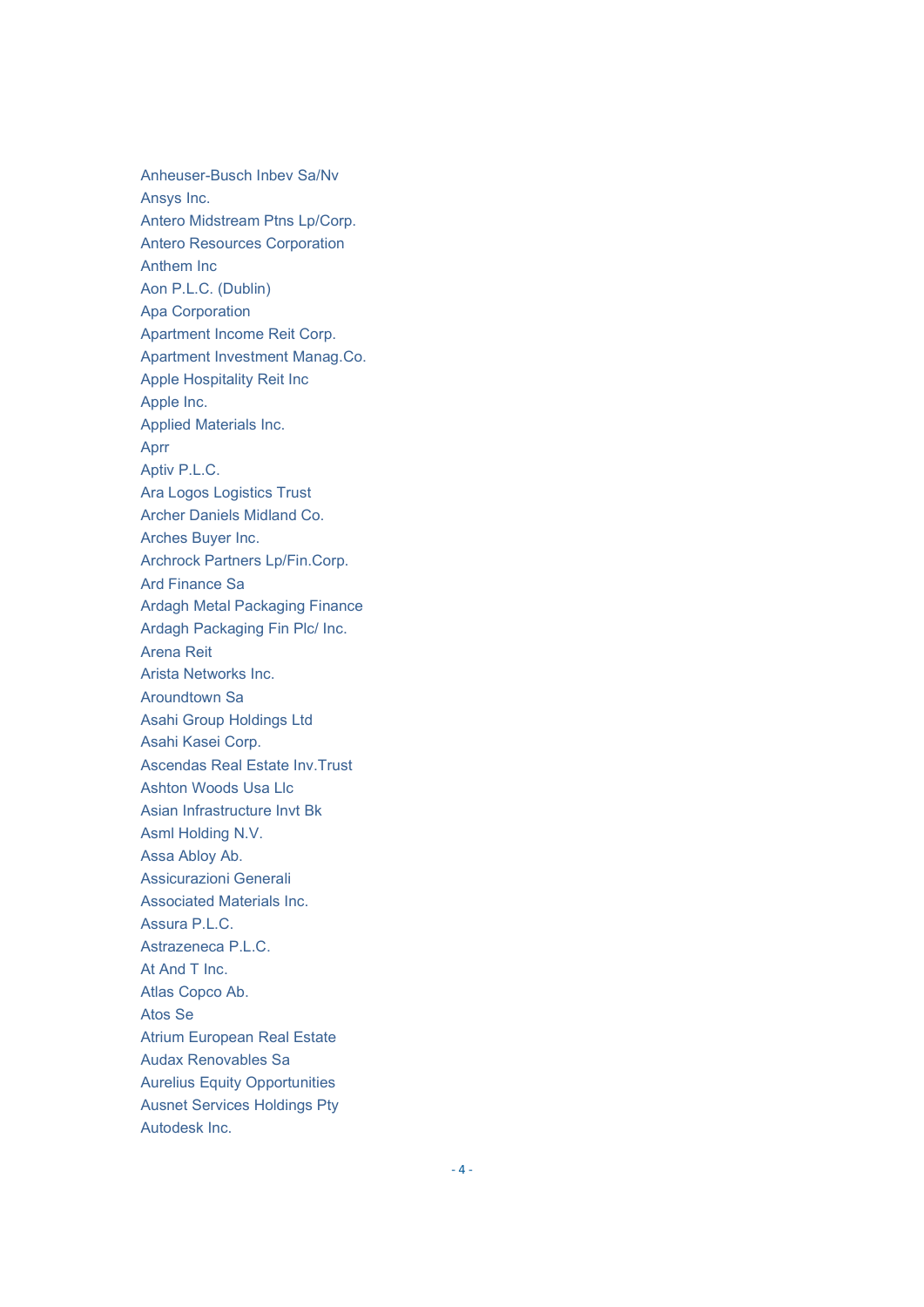Automatic Data Processing Inc. Autozone Inc Avalonbay Communities Inc. Avantor Inc. Avation Capital Sa Avaya Holdings Corp. Avenir Ii B.V. Avient Corp. Avis Budget Car Rent Llc Aviva P.L.C. Axa Azerion Holding B.V. Bacardi Limited Baker Hughes Company Ball Corp. Banco Btg Pactual Sa Banco Davivienda S.A. Banco De Credito Del Peru Banco De Sabadell S.A. Banco General Sa Banco Mercantil Del Norte Sa Banco Nacional De Panama Banco Santander S.A. Banco Votorantim Sa Bangkok Bank Public Co.Ltd Hkg Bank Hapoalim B.M. Bank Of America Corp. Bank Of Ireland Group P.L.C. Bank Of New York Mellon Corp. Banque Centrale De Tunisie Barclays Bank P.L.C. Barclays P.L.C. Barry Callebaut Ag Barry Callebaut Services NV Basf Se Bath & Body Works Inc. Bausch Health Companies Inc. Baxter International Inc. Bayer Ag. Bca Carige Csa Risp.Gen.Imper. Bco Bilbao Vizcaya Argentaria Beazer Homes Usa Inc. Becton Dickinson And Co.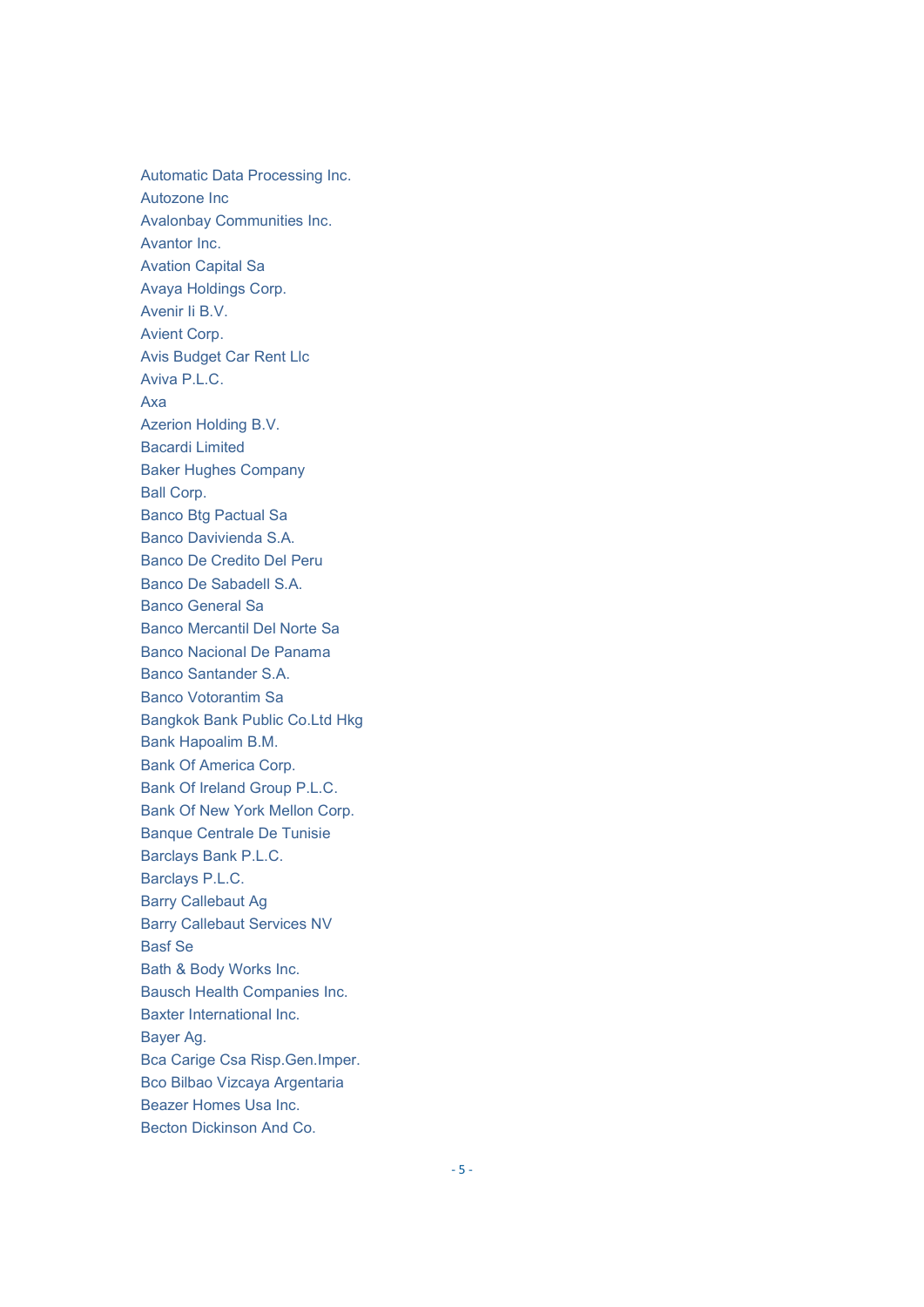Befimmo Sa Beiersdorf Ag. Belfius Banque Berentzen-Gruppe Ag. Berkshire Hathaway Inc. Bertelsmann Se & Co Kgaa Best Buy Co.Inc. Bfcm(Bque Feder.Credit Mutuel) BG Energy Capital Plc BGP Holdings Plc BHP Billiton Finance Ltd BHP Group P.L.C. Bidco Relyon Nutec As Big River Steel Llc/Brs Fin. Bill Barrett Corp. Bioceanico Sovereign Certificate Ltd Biogen Inc. Bio-Rad Laboratories Inc. Bio-Techne Corp. Biz Finance Plc Blackrock Capital Finance Lp Blackrock Inc. Blackstone Inc. Blackstone Pty Ptn Europ.Hldgs Block Inc. Blue Finco Aps Blue Ridge Mountain Resources BMW Finance N.V. BNG Bank N.V. BNP Paribas Boardwalk Real Estate Invt Trust Bogota Distrito Capital Boise Cascade Co. Booking Holdings Inc. Bosphorus 2015 Llc Boston Properties Inc. Boston Scientific Corp. Bouygues Boyd Gaming Corp. Boyne Usa Inc. BP Capital Markets P.L.C. BP P.L.C. BPCE SA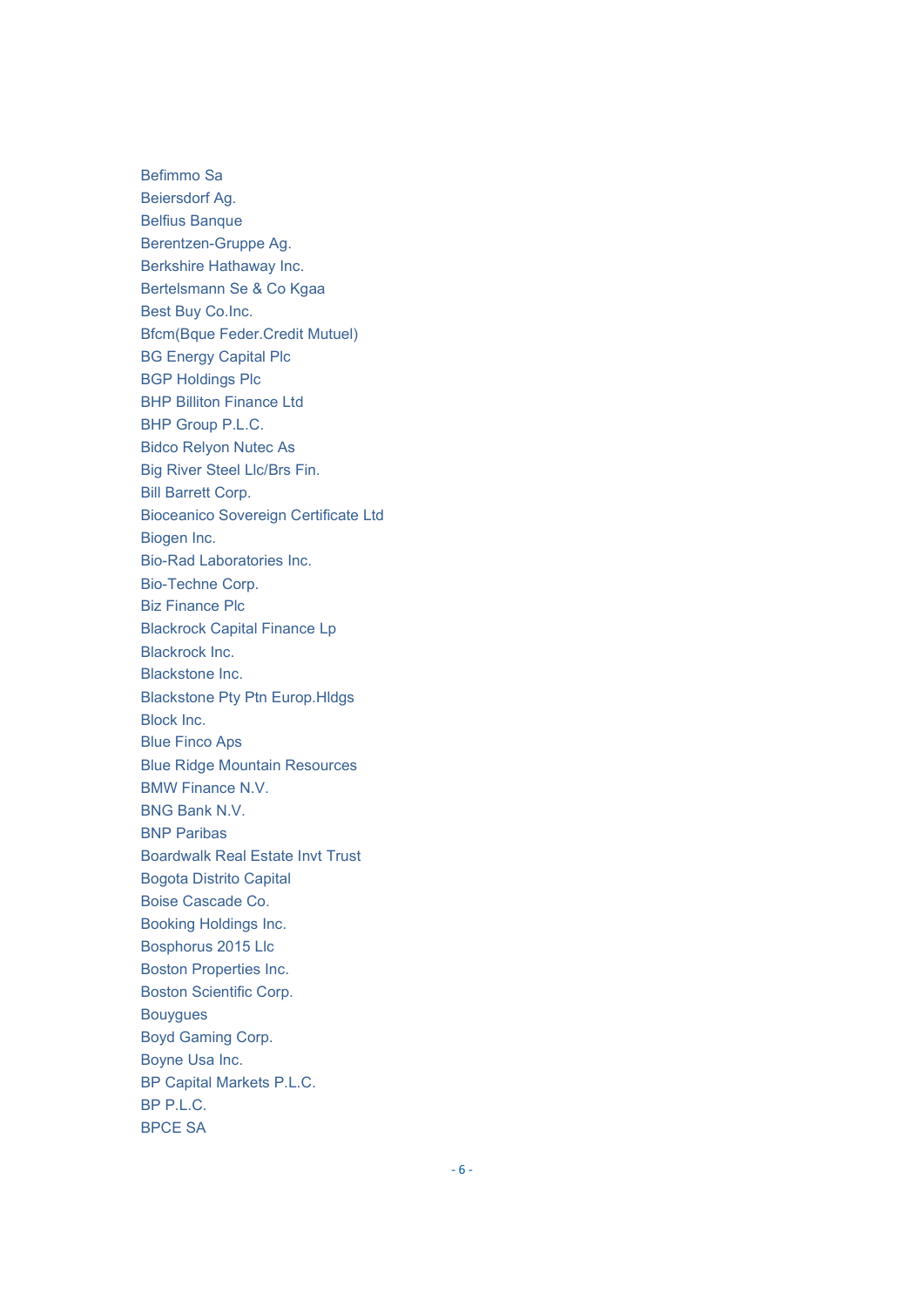Brandywine Realty Trust Brazil Minas Spe BRF Sa Bridgestone Corp. Bristol Myers Squibb Co. British Land Co. P.L.C.(The) British Telecom. P.L.C. Britvic P.L.C. Brixmor Property Group Inc. Broadcom Inc. Broadridge Financial Solutions Brown-Forman Corp. Bruxelles Lambert (Groupe) Builders Firstsource Inc. Burberry Group P.L.C. Burlington Stores Inc. Bway Holding Co. Ca Immobilien Anlagen Ag. Cablevision Lightpath Llc Cadence Design Systems Inc. Caesars Entertainment Inc. Caisse Francaise Financ.Local Caixabank S.A. Calligo (Uk) Limited Callon Petroleum Co. Calpine Corp. Camden Property Trust Canadian Pacific Railway Ltd Canpack Sac / Canpack Us Llc Capcom Co.Ltd Capgemini Capital Counties Properties Capital One Financial Corp. Capitaland Integrated Commerc. Capitaland Investment Limited Care Property Invest Carlsberg Breweries A/S Carmax Inc. Carnival Corp. **Carrefour** Carrier Global Corporation Carvana Co Cascades Inc./Cascades Usa Inc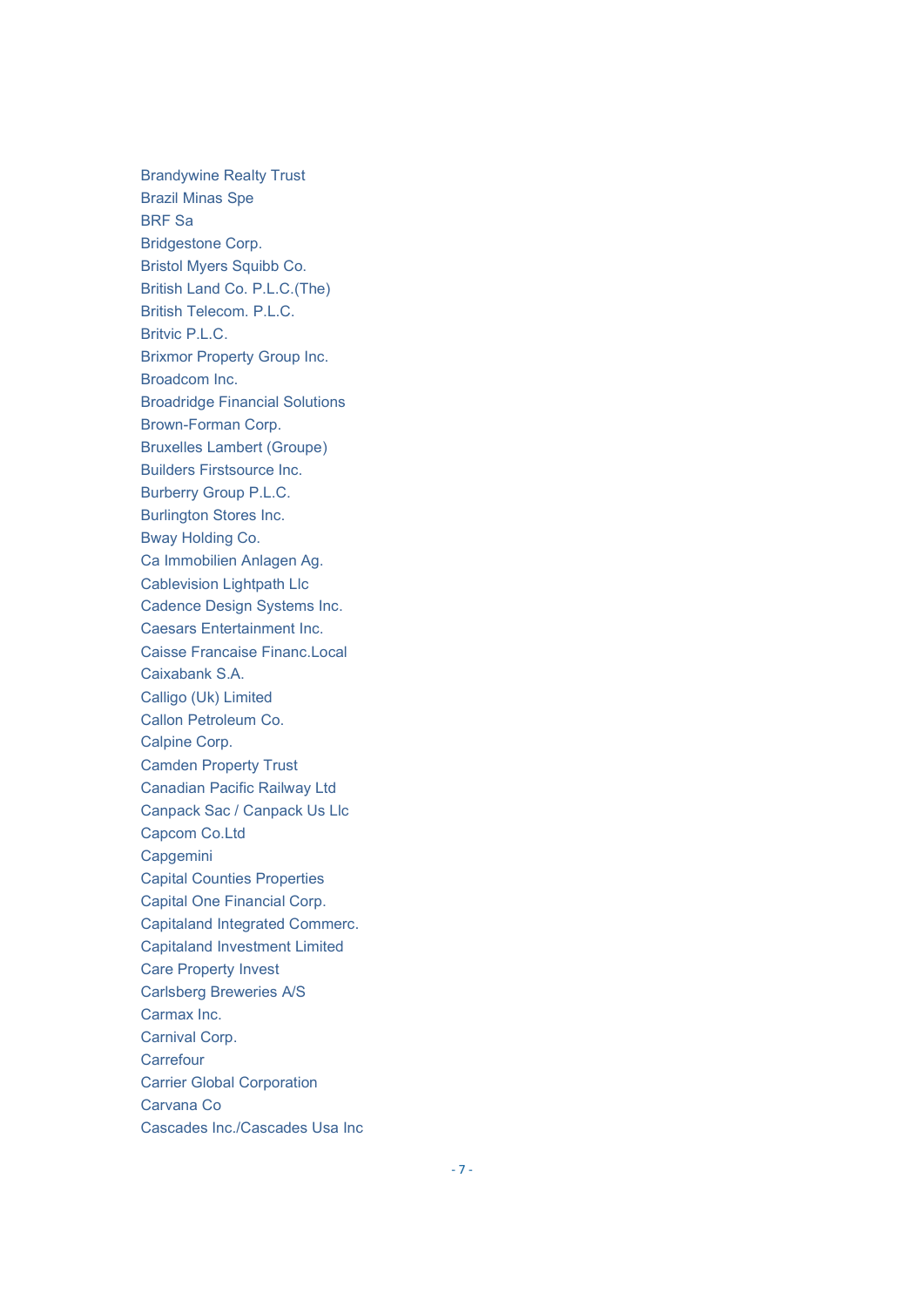Casino Guichard-Perrachon Casio Computer Co.Ltd Castellum Ab. Catalent Inc Catena Ab (Nouv.Ste) Caterpillar Inc. Cbl & Associates Limited Partnership CBRE Group Inc. Cco Hold.Llc/ Cco Hold.Capital Cdw Corp. Cellnex Finance Company S.A.U. Centene Corp Centrais Elet.Brasileiras S.A. Central Garden And Pet Co. Central Japan Railway Co. Centralnic Group Plc Centuria Industrial Reit Century Communities Inc. Cerner Corp. Chalco Hong Kong Invt Co.Ltd Charles River Laborat.Intl Inc Charter Communications Inc. Charter Hall Social Infrastruc Chatham Lodging Trust Cheniere Energy Inc. Cheniere Energy Partners Lp Chevron Corp. China Huadian Overseas China Resources Land Ltd Chipotle Mexican Grill Inc. Chr. Hansen Holding A/S Chrome Bidco Sas Chs / Community Health System Chubb Ina Holdings Inc. Chubb Limited Church And Dwight Co.Inc. Cibanco Sa Instit.Bca Multiple Cigna Corporation Cincinnati Financial Corp. Cintas Corp. Cisco Systems Cit Group Inc. Citigroup Global Markets Hold.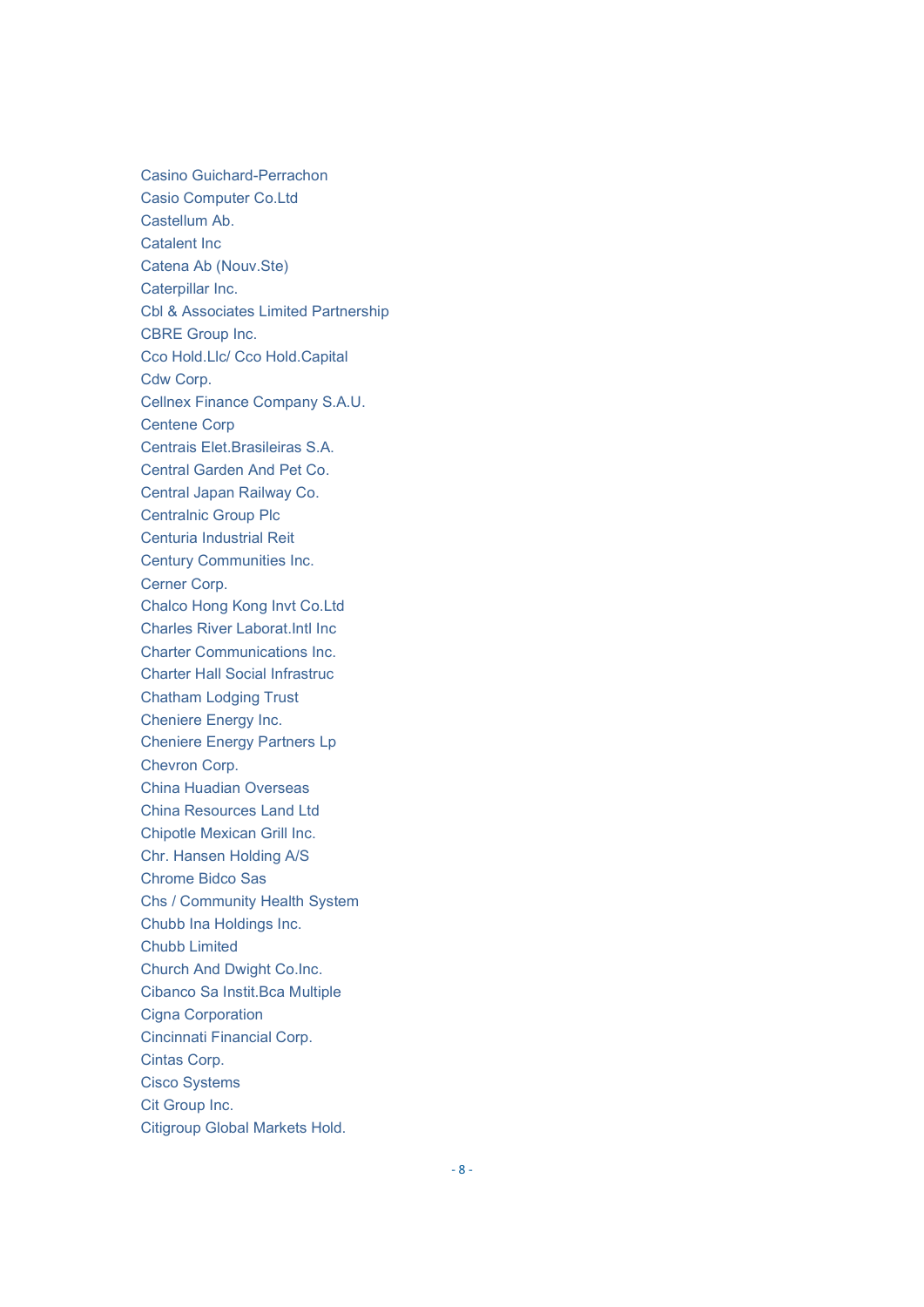Citigroup Inc. Citizens Financial Group Inc City Developments Ltd Civitas Resources Inc. Civitas Social Housing P.L.C. Ck Asset Holdings Limited CK Hutchison Finance 16 CK Hutchison Group Telecom Finance CK Hutchison Holdings Ltd CK Hutchison Intl 19 Ii Ltd Clear Channel Holdings Inc. Clear Channel Outdoor Holdings Clearway Energy Operating Cleveland-Cliffs Inc. Clorox Co. Cloudflare Inc. Clp Power Hong Kong Fin.Ltd Cme Group Inc. Cnh Industrial Finance Europe Cnp Assurances Coca-Cola Co. Coca-Cola Europacific Partners Cofinimmo S.A. Cognizant Techn.Solutions Corp Colgate Palmolive Co. Comcast Corp. Commerzbank Ag. Commscope Finance Llc Commscope Inc. Commscope Technologies Finance Commscope Technologies Llc Compass Group P.L.C. Comstock Resources Inc. Conduent Business Svcs Llc/Inc Connect Finco Sarl / Us Llc Conocophillips Co Consolidated Edison Inc. Constellation Brands Inc. Constellium Se Continental Ag. Cooper Companies Inc. Cooperatieve Rabobank U.A. Copart Inc.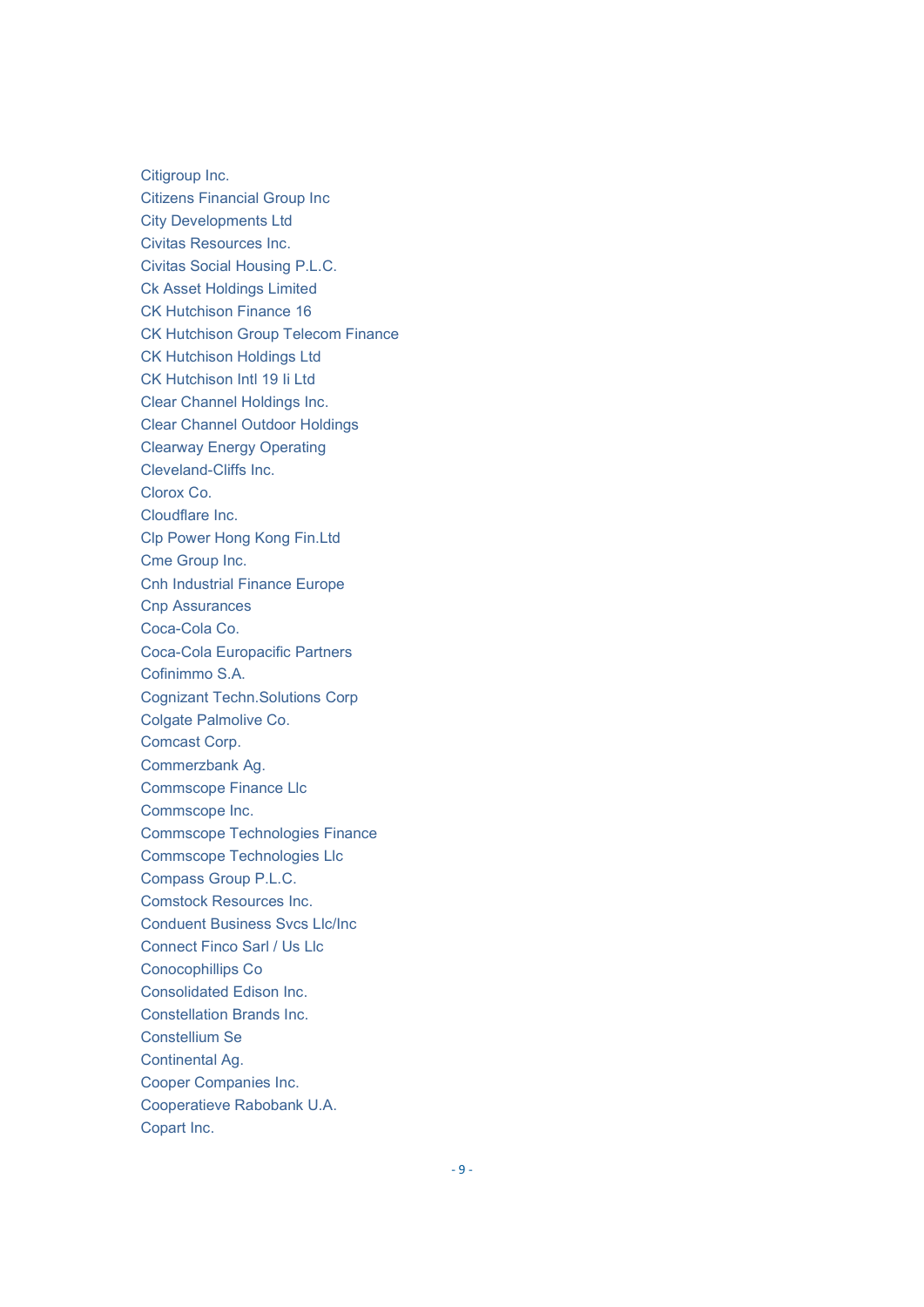Corem Property Group Ab Cornerstone Building Brands Corning Inc. Corporacion Andina De Fomento Corporacion Financ.Desarrollo Corporate Office Prop.Trst Inc Corteva Inc. Costar Group Inc. Costco Wholesale Corp. Coty Inc. Cousins Properties Inc. Covanta Holding Corp. Covivio Sa Cre Logistics Reit Inc. Credit Agricole Assurances Credit Agricole S.A. Credit Mutuel Arkea Credit Saison Co. Ltd Credit Suisse Group Ag CRH Finance Dac Cromwell Europ.Real Estat.Invtestment **Trust** Crowdstrike Holdings Inc. Crown Americas Llc / Corp.View Crown Castle International Crown European Holdings Crownrock Lp / Crownrock Fin. Csc Holdings Llc Csi Compressco Lp/Finance Inc. Csn Inova Ventures Csn Resources S.A. Csx Corp. Ctp N.V. **Cubesmart** Cummins Inc. Cushman & Wakefield Us Borrower LLC CVS Health Corp. Cyrusone Inc. D R Horton Inc. Dae Funding Llc Daiichi Sankyo Co.Ltd Daikin Industries Ltd Daimler Intl Finance B.V.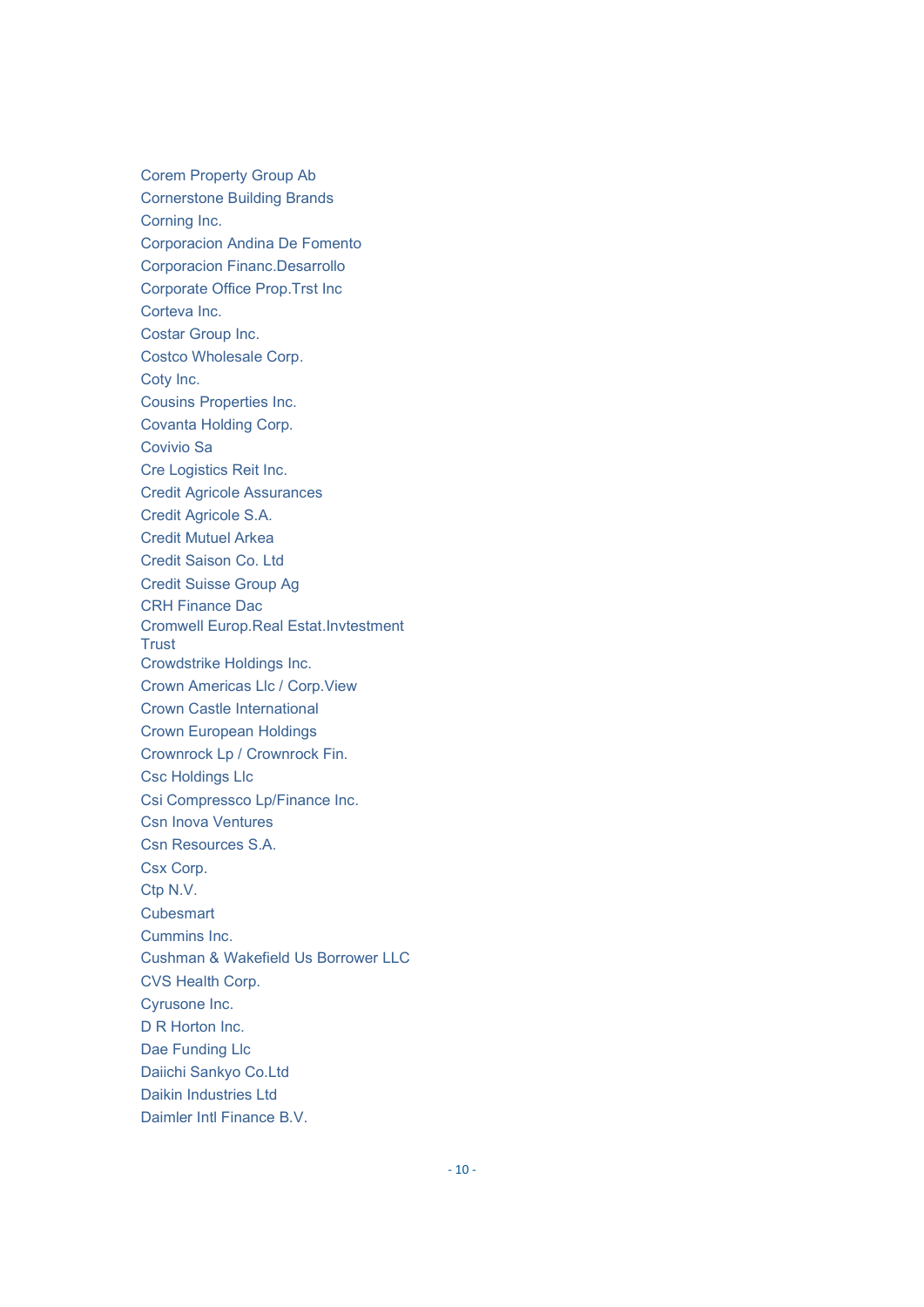Daito Trust Construc.Co.Ltd Daiwa House Industry Co. Ltd Daiwa House Reit Invest.Corp. Daiwa Securities Living Inv.Co Dana Fing Luxembourg Sarl Dana Inc. Danaher Corp. Danone Danske Bank As Darden Restaurants Inc. Dassault Systemes Datadog Inc. Davita Inc. DCP Midstream Operating LP DCP Midstream Partners LP De Volksbank N.V. Deceuninck Deere And Co. Dell Technologies Inc. Delta Air Lines Inc. Demant As Dentsu Group Inc. Derwent London P.L.C. Deutsche Bank Ag. Deutsche Boerse Ag Deutsche Euroshop Ag Deutsche Post Ag Deutsche Telek.Intl Finance NV Deutsche Telekom Ag. Development Bank Of Kazakhstan Devon Energy Corp. Dexcom Inc. **Dexus** Dexus Industria Reit Dh Europe Finance Ii S.A.R.L. Diageo Finance Plc Diageo P.L.C. Diamond Sports Group Llc / Co. Digital Dutch Finco Bv Digital Realty Trust Inc. Digitalbridge Group Inc. Dios Fastigheter Ab Directv Financing Llc / Direct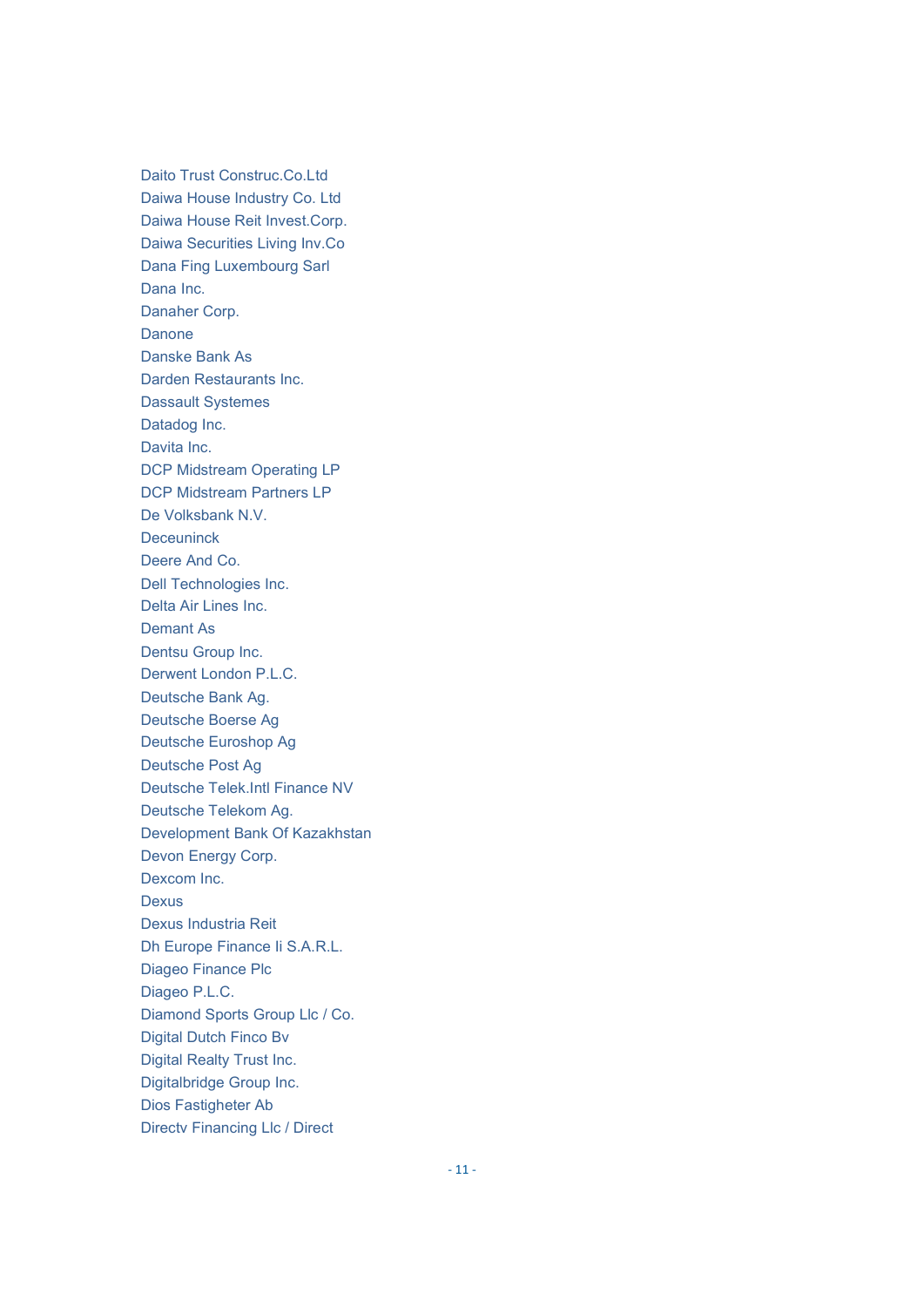**Discover Financial Services Dish Dbs Corporation Diversified Healthcare Trust** Docusign Inc. **Dollar General Corp.** Dollar Tree Inc. Dominos Pizza Inc. Doordash Inc. Douglas Emmett Inc. Dover Corp. Dow Inc. **DP World Limited** Draftkings Inc. **Dream Industrial Reit DSV As** DT Midstream Inc DTE Energy Co. **Dubai Dof Sukuk Limited** Dufry One B.V. Duke Realty Corp. Dupont De Nemours Inc. Dynatrace Inc. E.On Se Eagle Int.Glob.Hldg Bv/Ruyi Us **Easy Tactic Ltd Eaton Corporation Plc** Ebay Inc. Ecolab Inc. Ecopetrol S.A. Edison International **Edison Structured Services Sa** Edp Finance B.V. Edp-Energias De Portugal S.A. Edwards Lifesciences Corp. Eg Global Finance Plc Eiffage **Electronic Arts** Elis Sa Elm B.V. Elo Group Embotelladora Andina S.A. **Emerson Electric Emet Roumanie**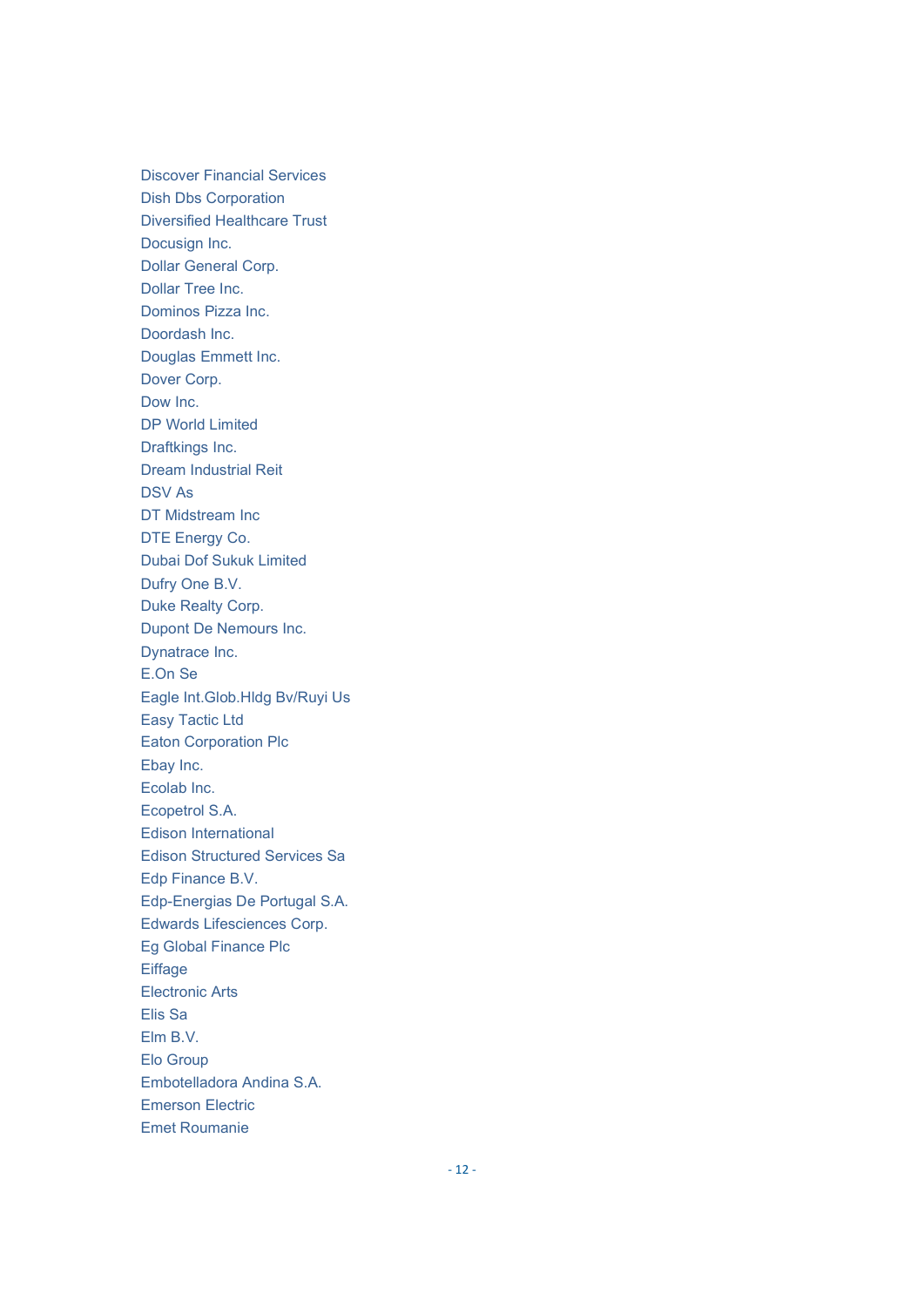**Empire State Realty Trust Inc. Empiric Student Property Plc** Empresa De Los Ferrocarriles Empresa De Transp.Pasajeros Empresa Nacional De Telec.S.A. **Empresa Nacional Del Petroleo Empresas Publicas De Medellin** Enagas Financiaciones Sau Enagas S.A. **Encompass Health Corporation** Endesa S.A. Endo Ltd/ Fin.Llc/ Finco Inc. Endo Lux.Fin.Co.I Sarl/Endo Us Enel Finance International Nv Enel S.P.A. Engie Engie Energia Chile S.A. Eni S.P.A. **Enphase Energy Inc Entergy Corp.** Entra Asa Eog Resources Inc. Epam Systems Inc. **Epr Properties** Eqm Midstream Partners Lp Equifax Inc. Equinix Inc. **Equity Residential** Eramet Esr-Reit **Essential Properties Realty Tr Essex Property Trust Inc.** Essilorluxottica Sa **Essity Ab** Ethias S.A. Etsy Inc Eurocommercial Properties N.V. **Eurofins Scientific Se** European Investment Bank Eutelsat **Eversource Energy Evonik Finance BV EVS Broadcasting Equipment**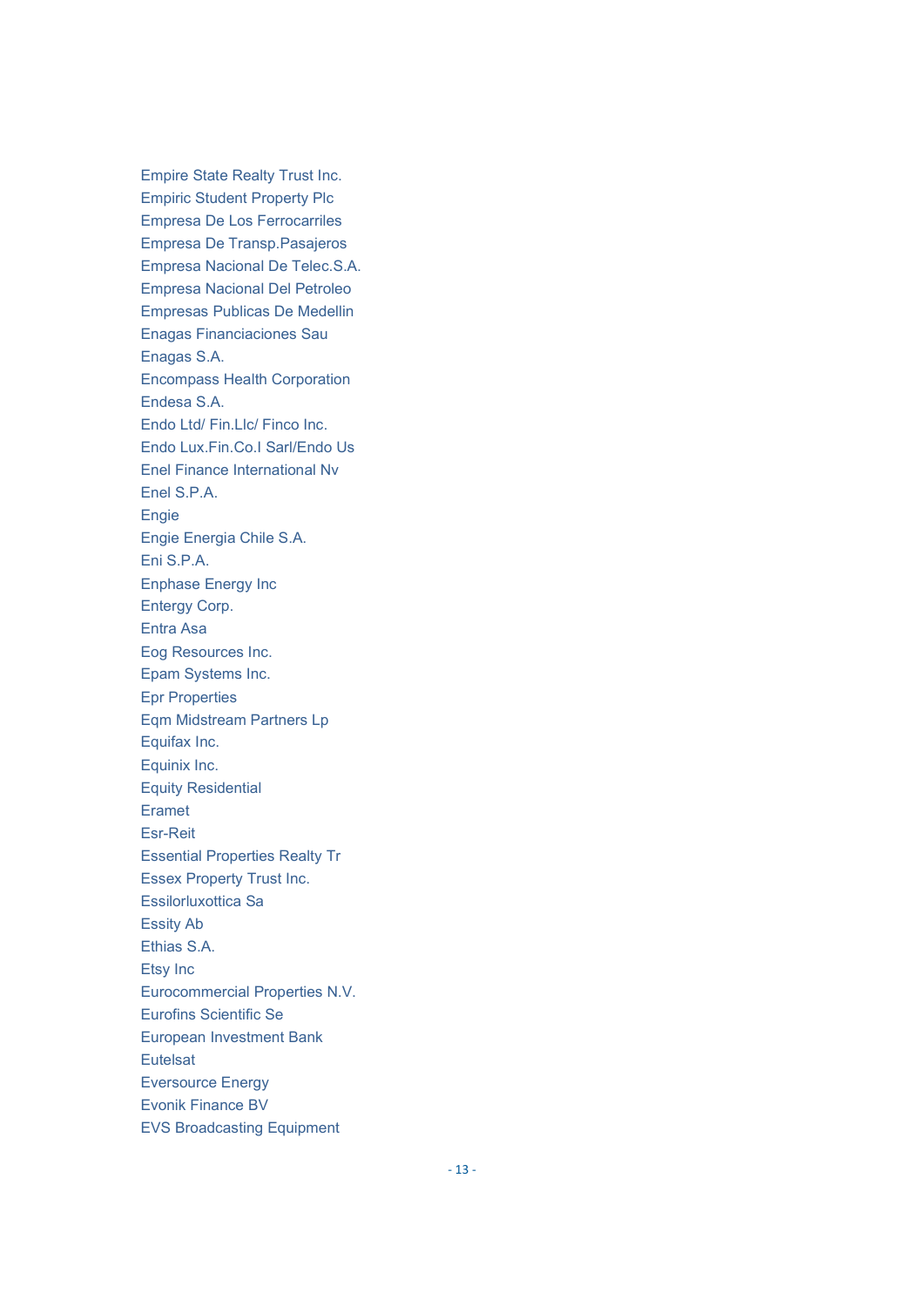Exelon Corp. Expedia Group Inc. Expeditors Intl Washington Inc Export Credit Bank Of Turkey Export-Import Bank Of India Export-Import Bank Of Korea Extra Space Storage Inc. Exxon Mobil Corp. F.Lli De Cecco Di Filippo Fara Fastenal Co. Fastighets Ab Balder Fca Bank S.P.A. Irish Branch Fce Bank P.L.C. Fed Democratic Repub Ethiopia Federal Home Loan Bank Discount Federal Home Loan Banks Fedex Corp. Ferratum Capital Germany Gmbh Ferrovial Emisiones Sa Fiat Chrysler Finance Europe Fidelity Natl Information Sces Fifth Third Bancorp. First Quantum Minerals Ltd First Rep.Bk San Francisco New Fiserv Inc. Fiven As Fleetcor Technologies Inc. Flex Acquisition Company Inc. Flourish Century Holdings Ltd Fnma Fondo Mivivienda Sa Ford Motor Co. Ford Motor Credit Co. Fortinet Inc. Fortive Corp. Fortune Real Estate Inv.Trust Fortune Star Bvi Ltd Four Corners Property Trust Foxtrot Escrow Issuer Llc/Corp Frasers Logistics And Commerc. Freeport-Mcmoran Inc. Fresenius Finance Ireland Plc Fresenius Medical Care Ag Kgaa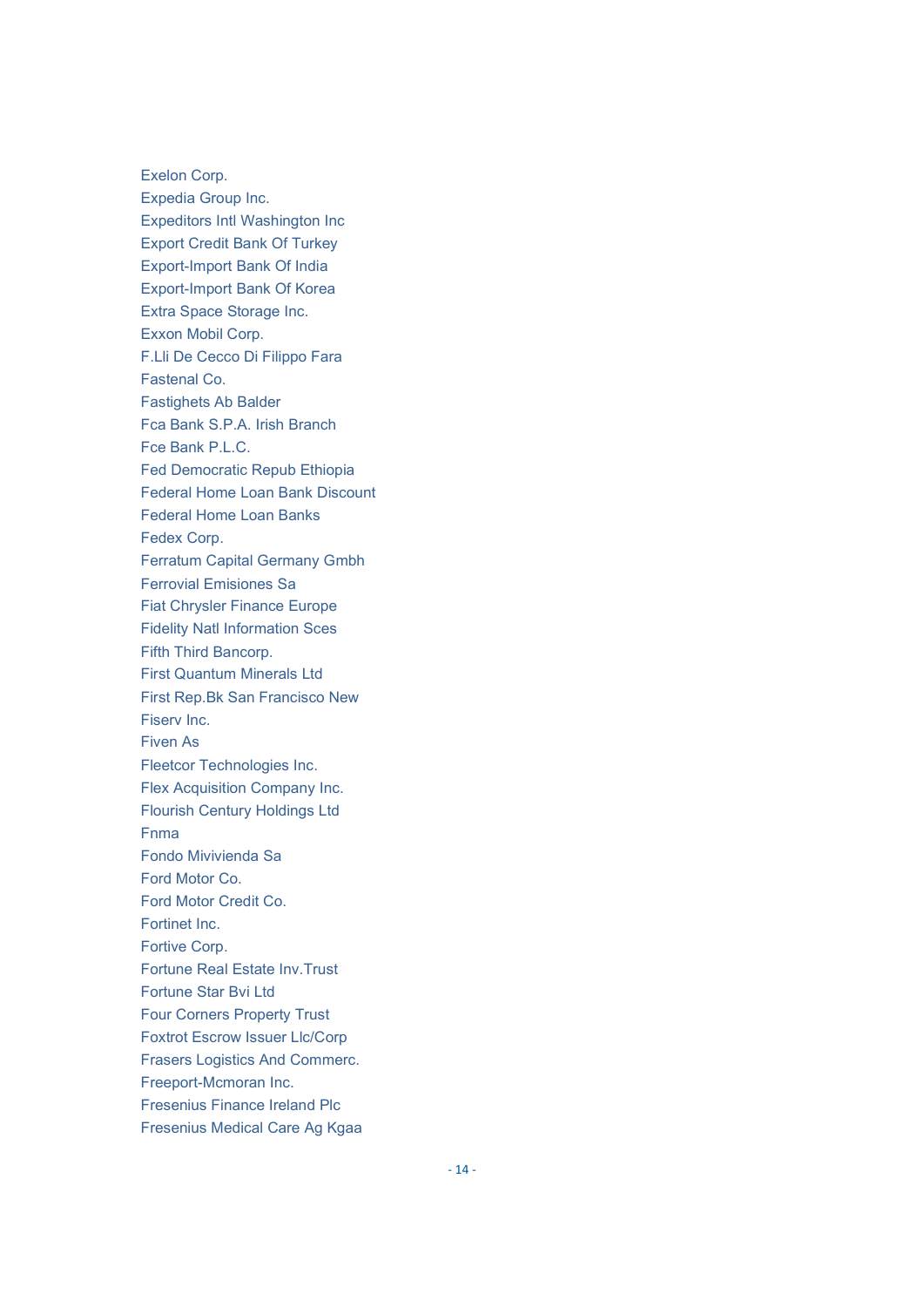Fresenius Se Und Co.Kgaa Fresnillo P.L.C. Frontier Communications Corp. Frontier Communications Holdings Fuji Electric Co Ltd Future Gaming Group Intl Ab Gallagher(Arthur J.)And Co. Gaming And Leisure Properties Gap Inc. Garda World Security Corp. Garmin Ltd Gartner Inc. Gas Natural Licuado Quintero S.A GC Treasury Center Company Ltd GE Capital European Funding Geberit Ag. **Gecina** Geely Automobile Holdings Ltd Generac Holdings Inc. General Electric Co. General Mills Inc. General Motors Co. Genmab A.S. Getlink Se Ghelamco Invest Gilead Sciences Inc. Gimv S.A. Givaudan Ag. Glatfelter Corporation Glaxosmithkline Capital Plc Glaxosmithkline P.L.C. Glencore Capital Finance Dac Glencore Finance (Europe) Ltd Global Agrajes Slu Global Atlantic Fin Company Global Medical Reit Inc. Global Net Lease Inc. Global Payments Inc. Globalworth Real Estate Invts Goldcup 100647 Ab Goldcup 100774 Ab Goldman Sachs Group Inc. Goodman Group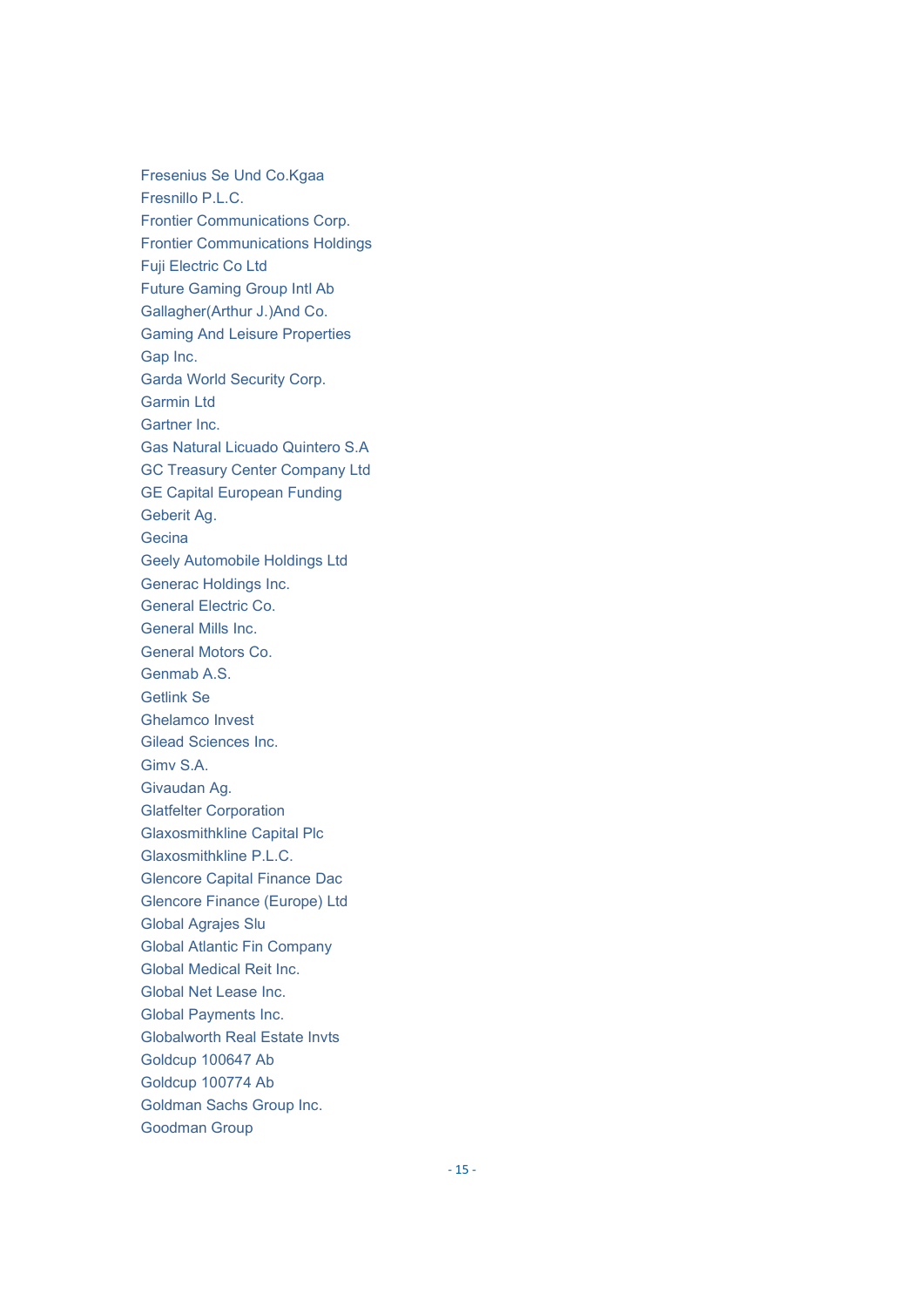Goodyear Europe B.V. Goodyear Tire And Rubber Co. Gpt Group Grainger Inc. (W.W.) Grainger P.L.C. Grand City Properties S.A. Graphic Packaging Intl Llc Gray Television Inc. Great Portland Estates P.L.C. Greif Inc. Grifols Escrow Issuer Sa Growthpoint Properties Guara Norte S.A.R.L. Gw B-Cr Security Corporation H And R Reit/H And R Fin.Trust Halliburton Co. Hammerson P.L.C. Hang Lung Group Ltd Hang Lung Properties Ltd Hannover Rueck Se Hapag-Lloyd Ag. Hartford Fcial Sces Group Inc. Hat Holdings I Llc / Ii Llc Hazine Mustesarl.Varlik Kiral. Hca Healthcare Inc. Hca Inc. Healios Kk Healthcare & Medical Invest. Healthcare Realty Trust Healthcare Trust Of America Healthpeak Properties Inc. Heathrow Funding Limited Heidelbergcement Ag Heimstaden Bostad Ab Heineken Holding N.V. Heineken N.V. Heiwa Real Estate Reit Inc. Helios Software Holdings Inc Henderson Land Development Co. Herc Rentals Inc. Hercules Offshore Inc. Hersha Hospitality Trust Hershey Co.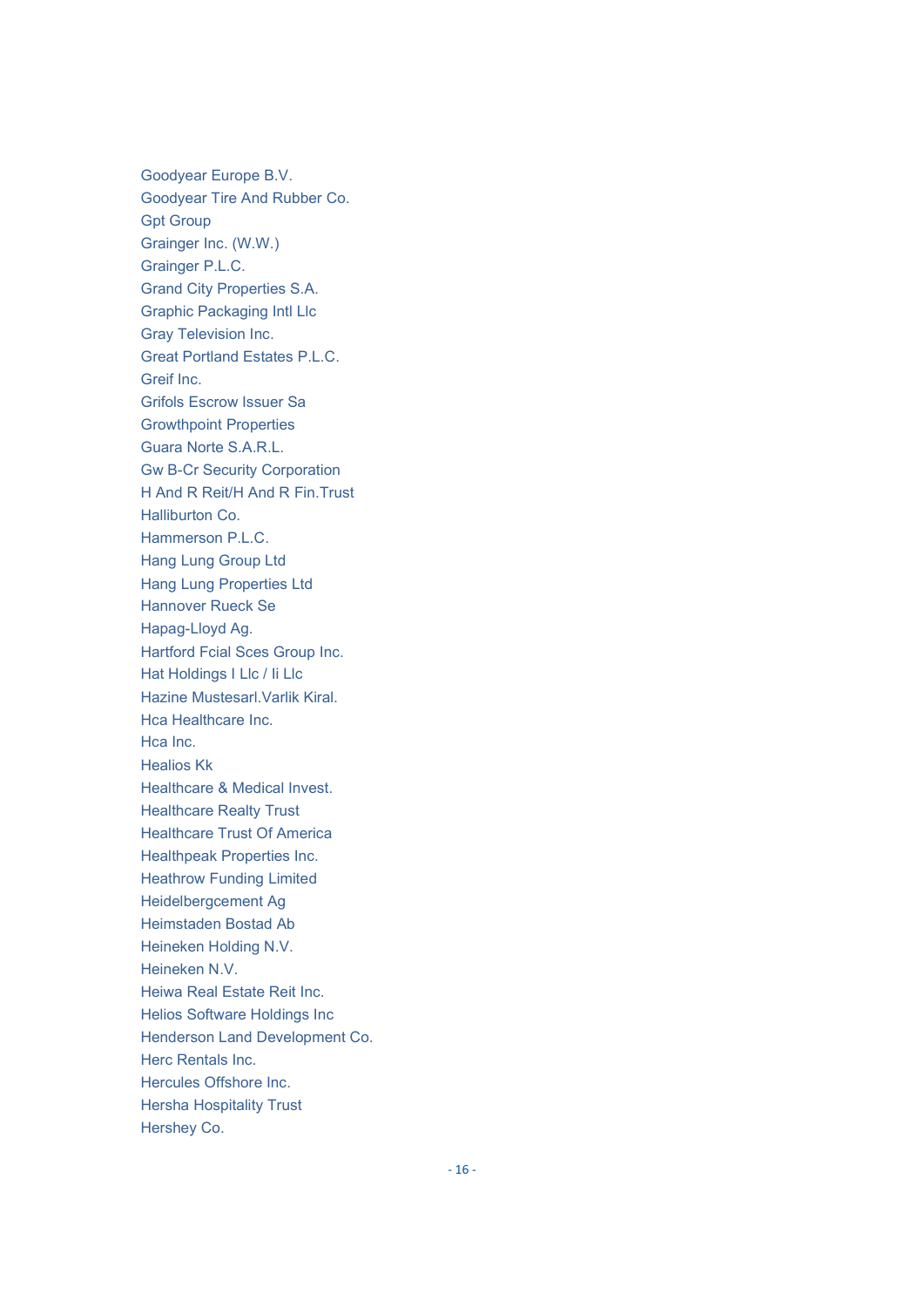Hertha Bsc Gmbh Und Co.Kgaa Hertz Corp (New) Hess Corp. Hess Midstream Lp Hewlett Packard Enterprise Co. Hexagon Ab. Hexion Holdings Corp Hexion Inc Hibernia Reit P.L.C. Highwoods Properties Inc. Hikma Finance Usa Llc Hilton Domestic Operating Co. Hilton Grand Vacat.Bor.Llc/Inc Hilton Worldwide Financial Llc Hilton Worldwide Holdings Inc. Hitachi Ltd Hoermann Industries Gmbh Holcim Finance Holdco Hologic Inc. Home Depot Inc. Honda Motor Co.Ltd Hong Kong Airport Authority Hong Kong Land Holdings Ltd Horizon Therapeutics Plc Hormel Foods Corp. Host Hotels And Resorts Inc. Hoya Corp. Hp Inc. Hsbc Holdings P.L.C. Huarong Finance 2019 Hubspot Inc. Hudson Pacific Properties Inc. Hufvudstaden Ab Hughes Satellite Systems Corp Humana Inc. Huntington Bancshares Inc. Hysan Development Co. Ltd Iberdrola Finanzas Sau Iberdrola International B.V. Iberdrola S.A. Ibiden Co.Ltd Ibm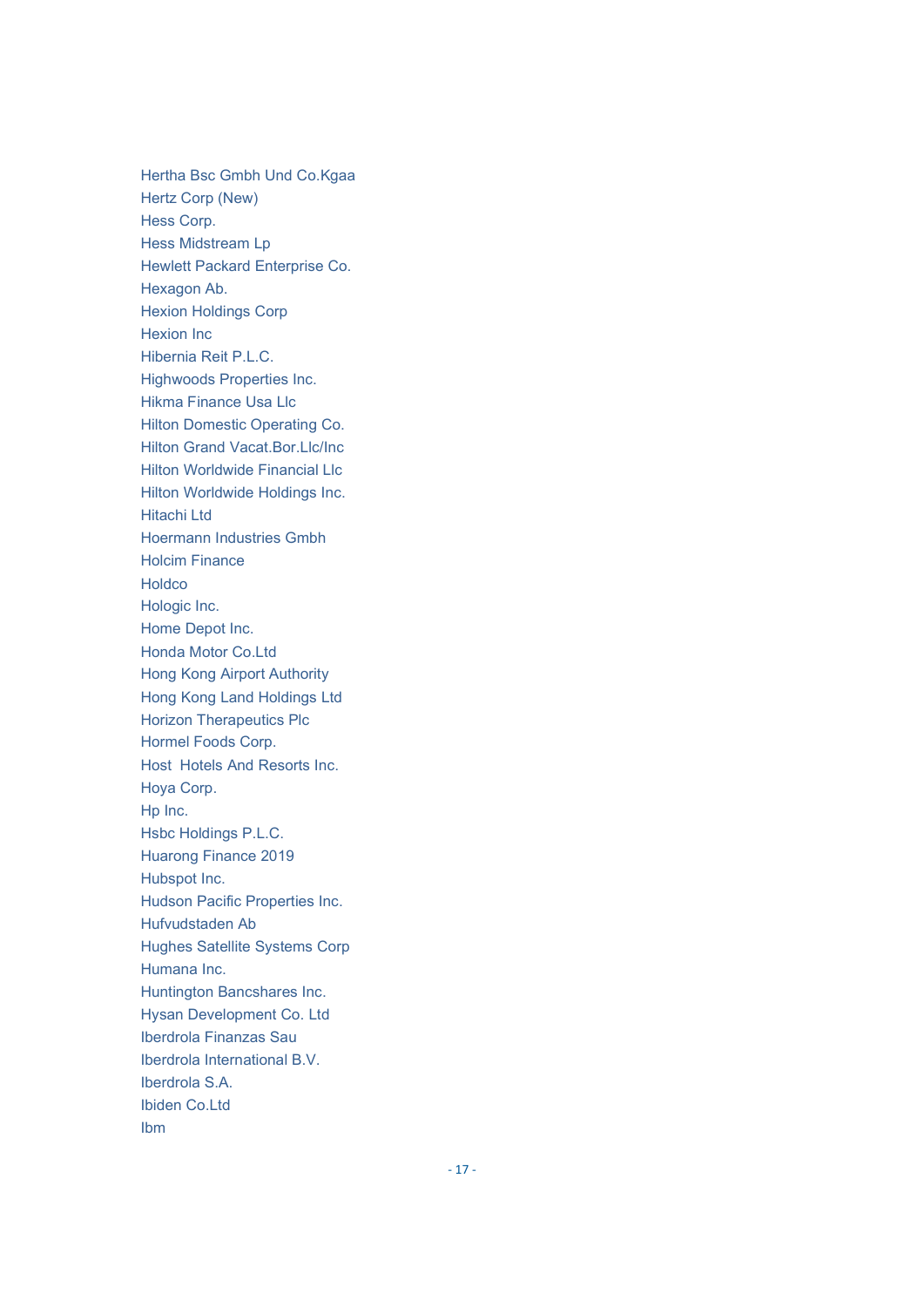**I-Cable Communications Ltd** Icade **Icd Sukuk Co Ltd Idavang As** Idexx Laboratories Inc. Iheartcommunications Inc. **Ihs Markit Ltd Ilfc E Capital Trust I Ilfc E Capital Trust II Iliad Holding Sas** Illinois Tool Works Inc. Illumina Inc. Ima S.P.A. Imerys Immofinanz Ag Impact Healthcare Reit P.L.C. Impala Group P.L.C. Independence Realty Trust Inc. Indian Railway Finance Corp. Indus.Infras.Fund Inv.Corp. **Industrial Logistics Properties Trust** Ineos Finance P.L.C. Infineon Technologies Ag. Infra Asia Investment Fund NV Ing Groep N.V. Ingersoll Rand Inc. Ingersoll-Rand Co.Ltd Inmobiliaria Colonial Socimi **Innovative Industrial Propert. Inretail Consumer** Instituto Costarricense Elect. Instone Real Estate Group Ag Insulet Corp. Intel Corp. Intelsat Jackson Holdings S.A. Intercontinental Exchange Inc. International Finance Corp. **International Game Technology** International Paper Co. **Intervest Offices And Warehouses** Intesa Sanpaolo Spa Intl Flavors Fragrances Inc. Intuit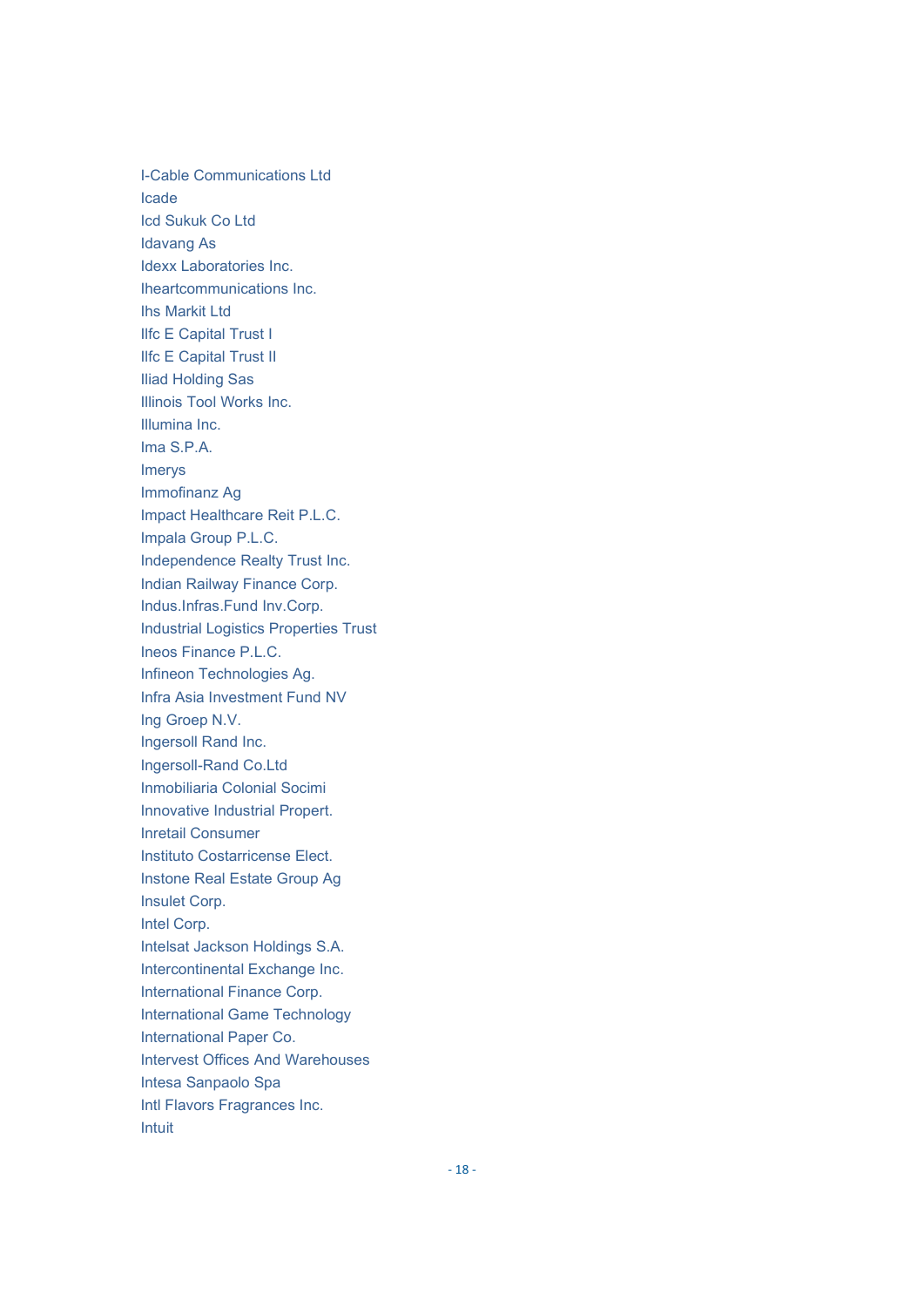Intuitive Surgical Inc. Investor Ab. Investors Real Estate Trust Invincible Investment Corp Invitation Homes Inc. Iowa China Offshore Hldgs Hkg Iqvia Inc. Iren S.P.A. Irish Residential Properties Iron Mountain Inc. Iron Mountain Informat.Management Israel Electric Corp.Ltd Iss As Istar Inc. Italgas S.P.A. Ithaca Energy (North Sea) Plc Itochu Corp. Iutecredit Finance S.A.R.L. Izumi Co.Ltd Jab Holdings Bv Japan Airlines Co.Ltd Japan Hotel Reit Investment Co Japan Logistics Fund Inc. Japan Metropol.Fund.Inv.Corp. Japan Real Estate Invest Corp Jde Peet's N.V. Jgc Holdings Corporation Johnson And Johnson Johnson Controls Inter PLC Jp Morgan Structured Products Jpmorgan Chase And Co. Jpmorgan Chase Bank N.A. Kaisa Group Holdings Ltd Kao Corp. Kazakhstan Temir Zholy Finance Kazmunaigaz National Company KB Home KBC Groupe Kellogg Co. Kenedix Resident.Next Inv.Corp Kennedy Wilson Holdings Inc. Keppel Dc Reit Kerry Group P.L.C.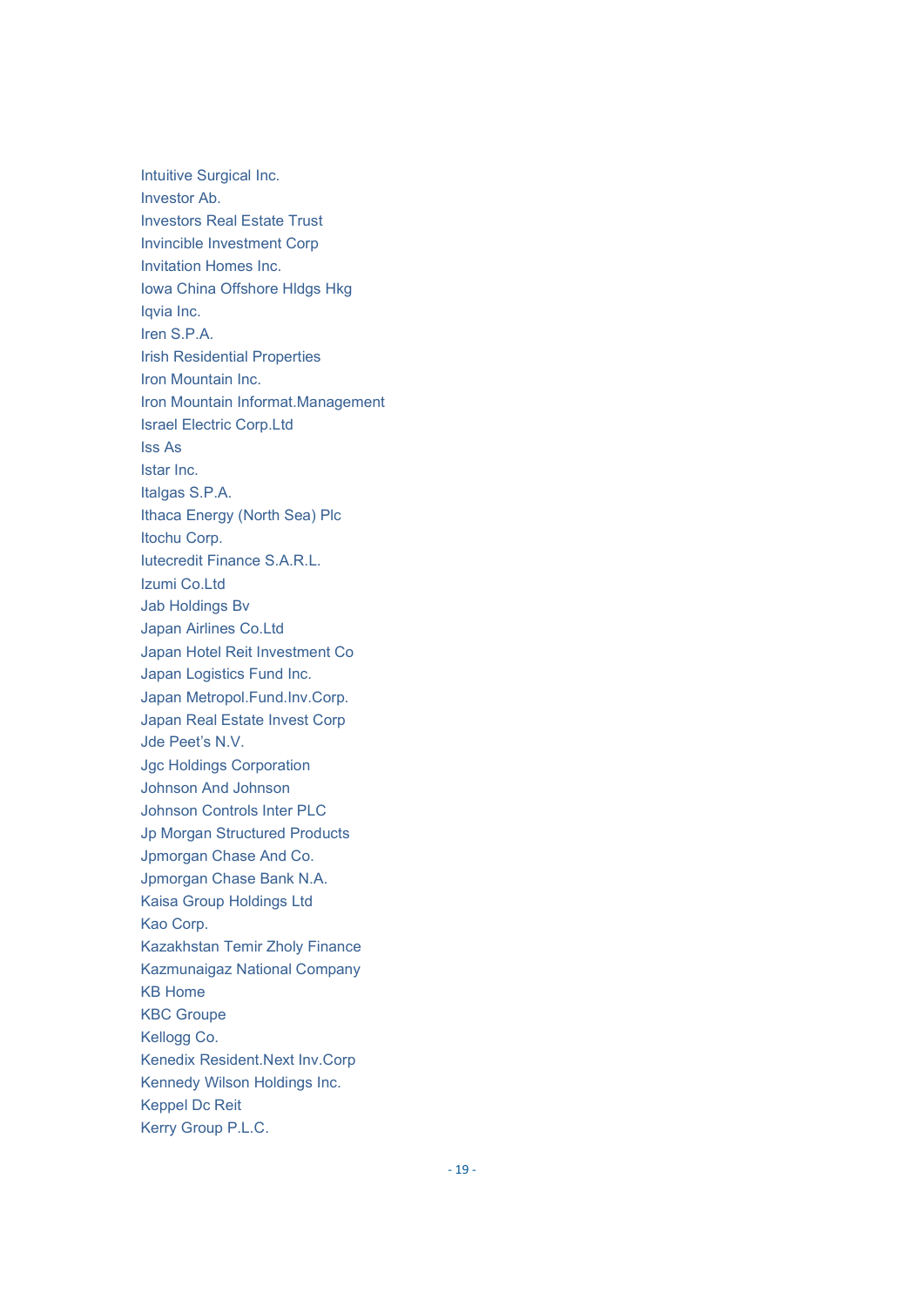Keurig Dr Pepper Inc. Keycorp Keyence Corp. Keysight Technologies Inc. **Kilroy Realty Corp.** Kimberly Clark Corp. Kimco Realty Corp. Kinder Morgan Inc. Kinepolis Group N.V. **Kite Realty Group Trust** Kkr And Co Inc. Kla Corp. Klepierre Kojamo P.L.C. Konami Holdings Corp. Kone Corp.(New) Koninklijke Ahold Delhaize NV Koninklijke Kpn N.V. Koninklijke Vopak N.V. Kraft Heinz Company (The) **Kraft Heinz Foods Company** Kroger Co. (The) **Ksa Sukuk Ltd** Kyowa Kirin Co., Ltd Laboratory Corp.America Hold. Ladder Cap.Fin.Hldgs Lllp/Corp Lam Research Corp. Land Securities Group P.L.C. Lar Espana Real Estate Socimi Las Vegas Sands Corp. **Lasalle Logiport Reit** Lauder Estee Cos Inc. **Lcpr Senior Secured Financ.Dac** Leg Immobilien Se Legrand S.A. Lehman Brothers Holdings Inc. Lendlease Group Lennar Corp. **Lenovo Group Ltd** Level 3 Financing Inc. Liberty Broadband Corp. Life Storage Inc. Lilly And Co.(Eli)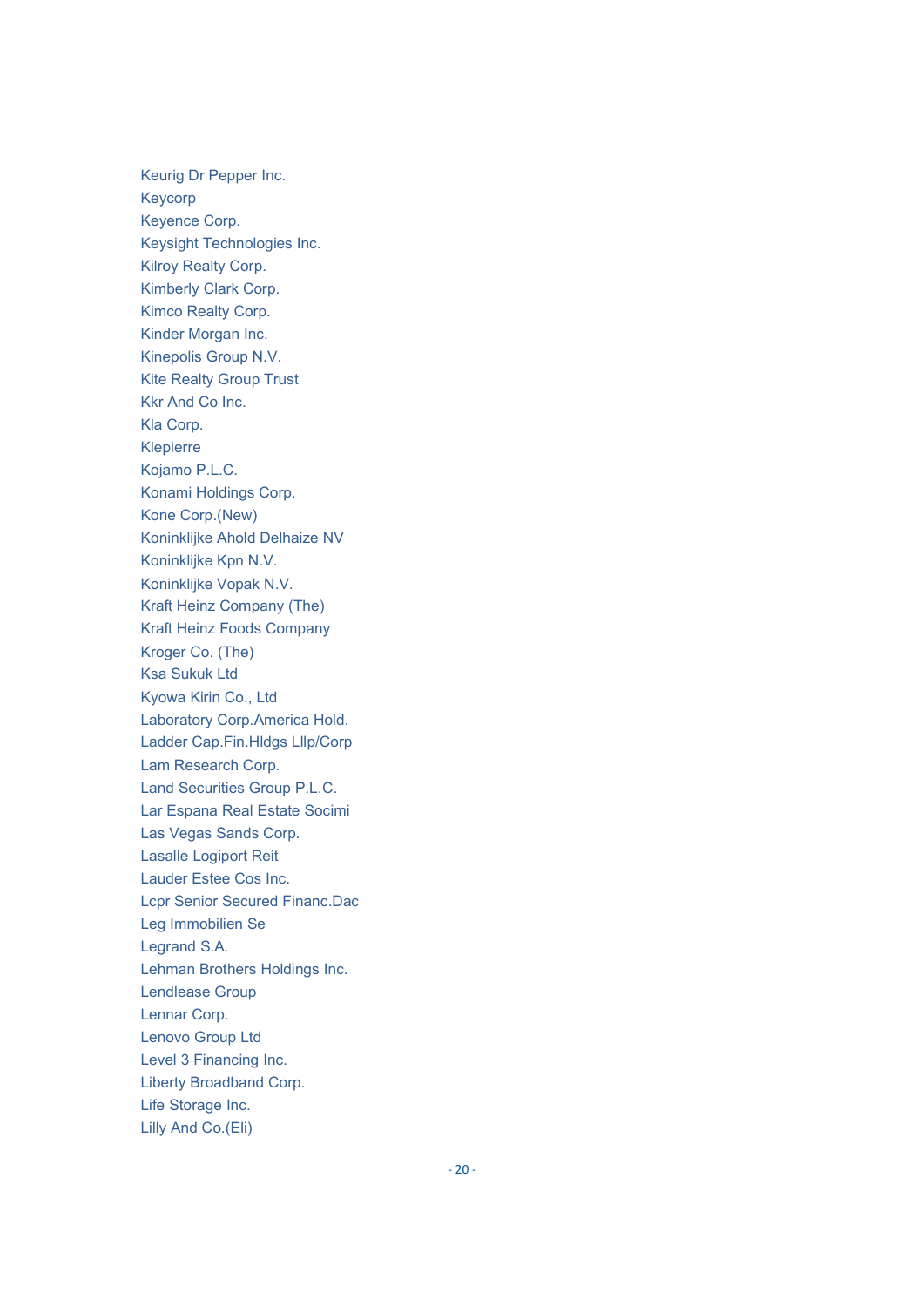Lima Metro Line 2 Finance Ltd Lincoln National Corp. Linde Finance Bv Linde P.L.C. Link Real Estate Invest.Trust Lions Gate Capital Holdings Lithium Midco II Limited Live Nation Entertainment Inc. Lloyds Banking Group P.L.C. Llpl Capital Pte Ltd Logicor Financing S.A.R.L. Londonmetric Property Plc L'Oreal Lowe's Companies Inc. Loxam Sas Lpl Holdings Inc. Lr Global Holding Gmbh Lsf9 Atlantis Holdings Llc/Vic Lucas Bols NV Lululemon Athletica Inc. Lumen Technologies Inc. Lundin Energy Ab Lvmh Moet Hennessy Vuitton Se Lxp Industrial Trust Lyondellbasell Industries NV M And T Bank Corp. Macerich Co. Madison Iaq Llc Maf Global Securities Ltd Maf Sukuk Ltd Magnolia Bostad Ab Malaysia Sovereign Sukuk Bhd Malaysia Sukuk Global Bhd Marathon Petroleum Corp Marriott Intl Inc. Marriott Ownership Resorts Inc Marsh And Mc Lennan Co.Inc. Martin Marietta Materials Inc. Marvell Technology Inc. Mastercard Inc. Match Group Inc. Mc Cormick And Co.Inc. Mcdonalds Corp.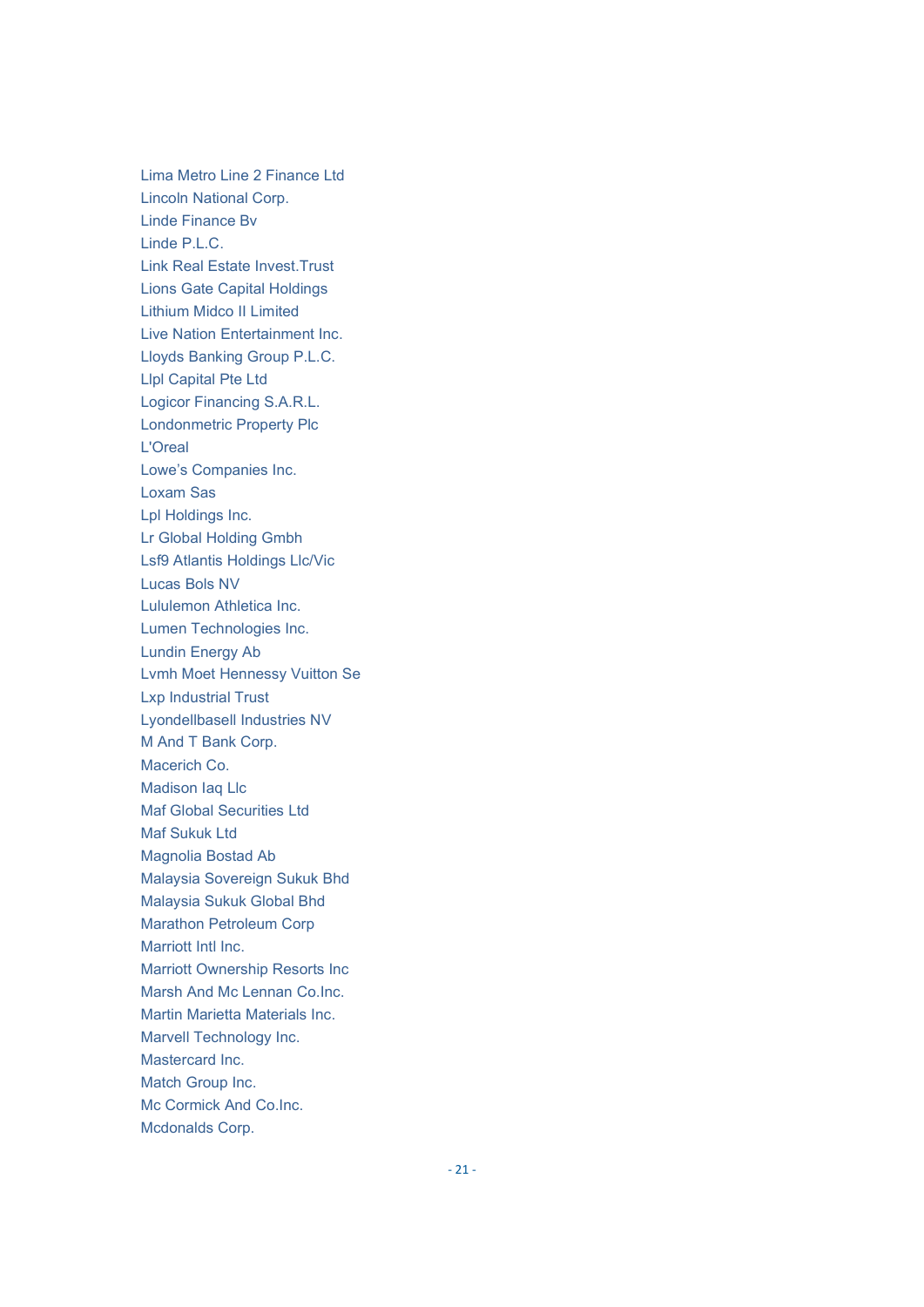Mckesson Corp. Mdgh Gmtn Rsc Ltd Medco Bell Pte Ltd Media And Games Invest Se Medical Properties Trust Inc. Medtronic Global Holdings Sca Medtronic P.L.C. Mercadolibre Inc. Mercedes-Benz Group Ag **Mercialys** Merck And Co. Inc. New Merck Kgaa Meritage Homes Corp. Meritor Inc. Merlin Properties Socimi S.A. Meta Platforms Inc. Metinvest **B** V Metlife Inc. Metropolitan Life Global Fdg Index Mettler-Toledo Intl Inc. Mgm Growth Pties Operatg Partnership Mgm Resorts International Mhp Michelin (Cie Gle Des Etablis) Microchip Technology Inc. Micron Technology Inc. Microsoft Corp. Mid-America Apartment Communities Minas Buenaventura S.A.(Cia) Mineral Resources Ltd Ministry Of Finance Of Ukraine Mirae Asset Securities Co. Ltd Mirovia Ab Mirvac Group Mitsubishi Chemical Hold.Corp. Mitsubishi Corp. Mitsubishi Estate Co.Ltd Mitsubishi Ufj Fcial Grp Inc. Mitsui Fudosan Co. Ltd Mizuho Financial Group Inc. MMS USA Holdings Inc. Moderna Inc. Mondelez International Inc.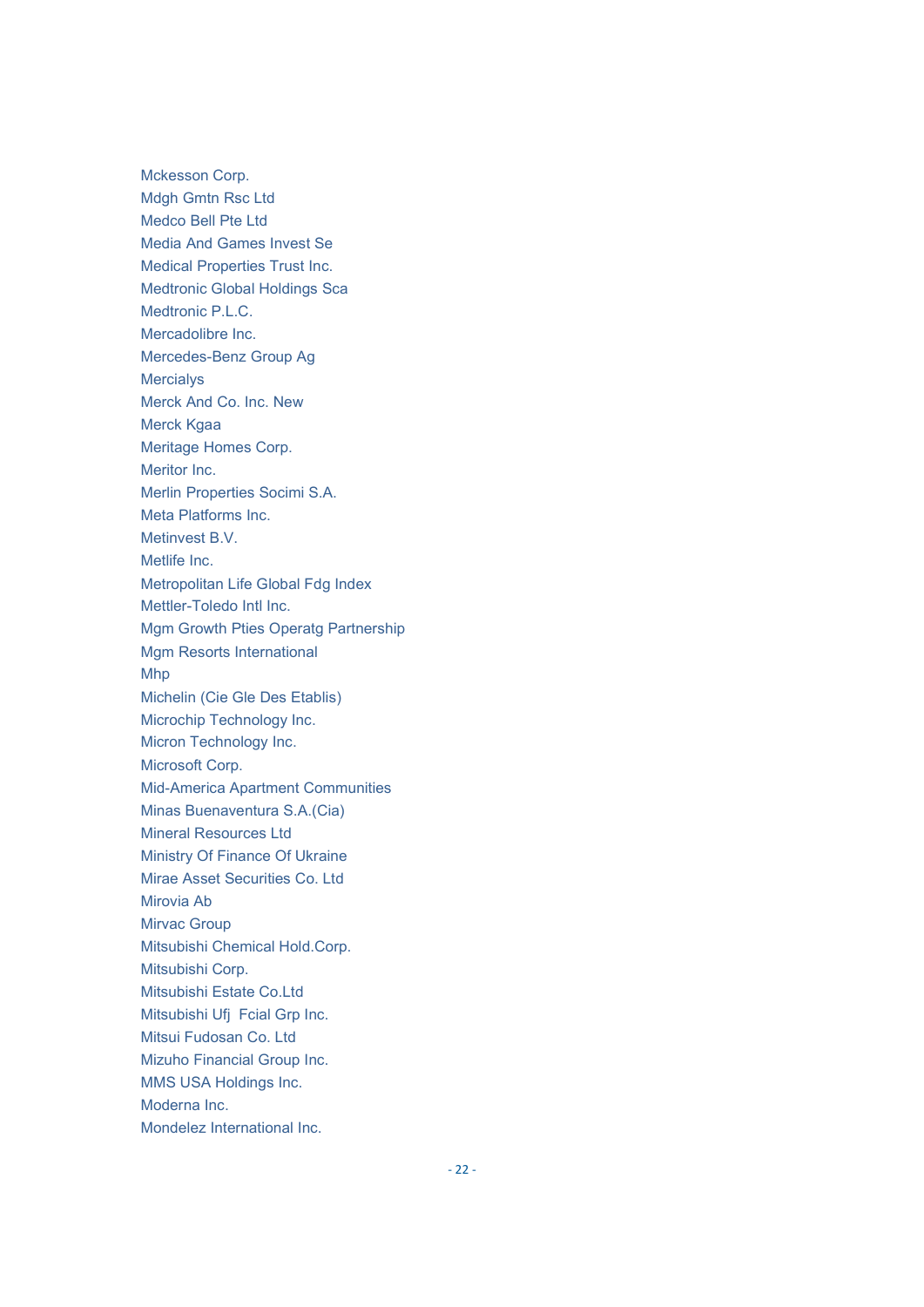Mondelez Intl Hldgs Netherl.BV Mongodb Inc. Monmouth Real Estate Invt Corp Monolithic Power System Inc. Monster Beverage Corp. Moody's Corp. Morgan Stanley Morrison Knudsen Corp. Moss Creek Resources Holdings Motorola Solutions Inc. Mozart Debt Merger Sub Inc. MPT Operating Partnership Lp MSCI Inc. Munchener Ruckversicherungs-Gesellschaft Murata Manufacturing Co.Ltd Mutares Se & Co Kgaa Nakilat Inc. Nasdaq Inc. National Australia Bank Ltd National Co.Kazakh.Temir Zholy National Grid P.L.C. National Health Investors Inc. National Power Ukrenergo Pjsc National Storage Reit Nationwide Building Society Naturgy Finance B.V. Natwest Group P.L.C. Navient Corp. Nbk Spc Limited Ncl Corp.Ltd Ncr Corp. Neinor Homes S.A.U. Nelnet Student Loan Tr.2017-300 Nestle Finance Internation.Ltd Nestle S.A. Netapp Inc. Netflix Inc. New Gold Inc. New Nordic Finco Holding A/S New Red Finance Inc Newmont Corporation **Nexity** Ngg Finance P.L.C.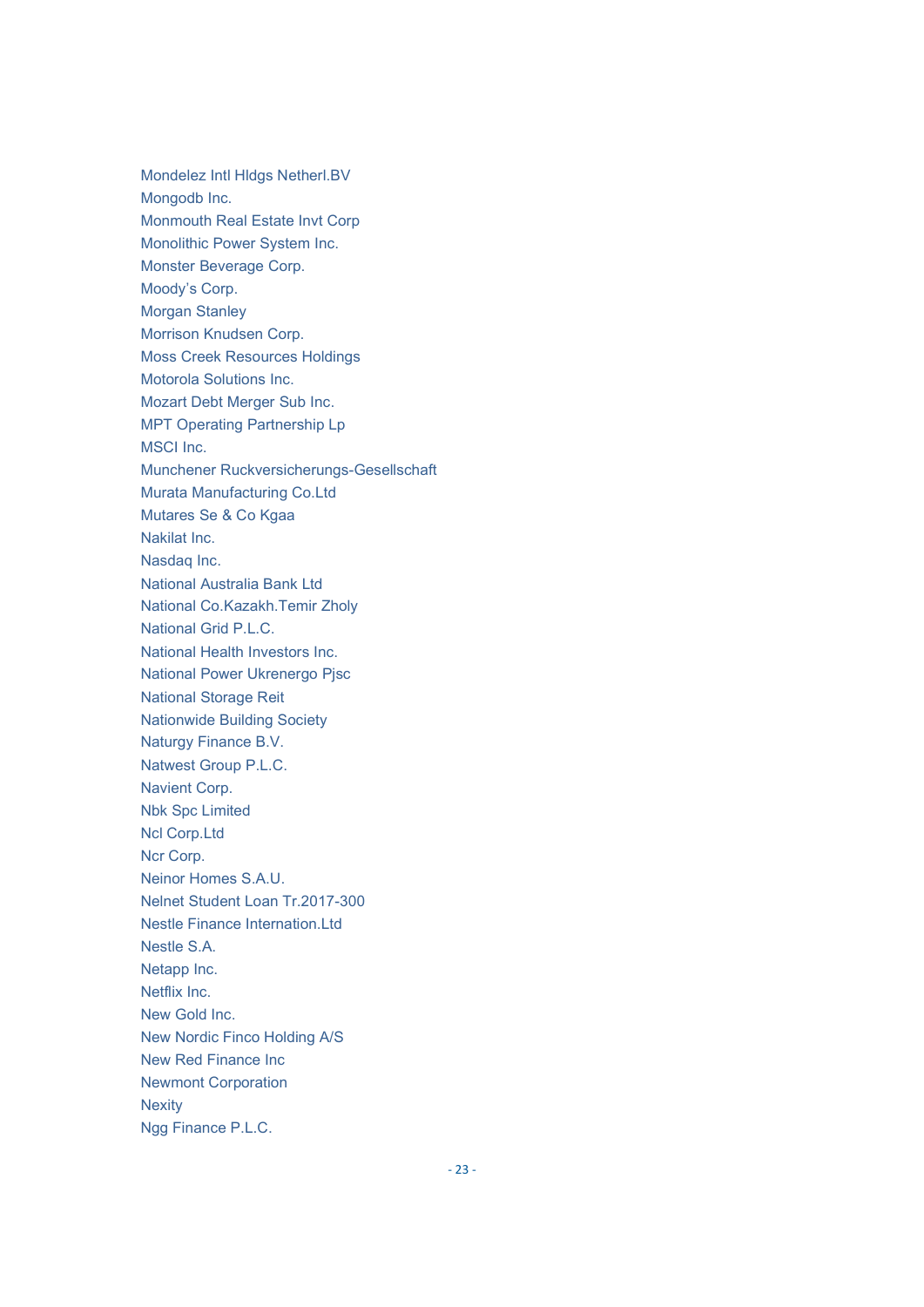Nibc Bank N.V. Nichirei Corp. Nidec Corp. Nielsen Fin. Llc/ Nielsen Fin. Nike Inc. Nintendo Co.Ltd Nippon Express Co.Ltd Nippon Gas Co.Ltd Nippon Reit Investment Corp Nippon Steel Corp. Nippon Telegraph And Telephone Nn Bank N.V. Nokia Corp. Nomura Real Estate Hold.Inc. Nomura Real Estate Master Fund Nomura Research Institute Ltd Nordea Bank Abp Norfolk Southern Corp. Norlandia Health Care Group As Norske Skog As Northern Trust Corp. Northwest Healthcare Prop. Reit Nova Chemicals Corp. Novartis Finance Sa Novartis S.A. Novelis Corp. Novo Nordisk A/S Nsi N.V. Nucor Corp. Nustar Logistics L P Nvidia Corp. Nxp Semiconductor NV Nykredit Realkredit A/S Nyrstar Holdings P.L.C. O'Reilly Automotive Inc. (New) Oasis Mid.Ptns Lp/Omp Fin.Corp Oasis Petroleum Inc Occidental Petroleum Corp. Office Properties Income Trust Ohio National Finl Svc Inc. Oi Movel Sa  $Oi S A$ Okta Inc.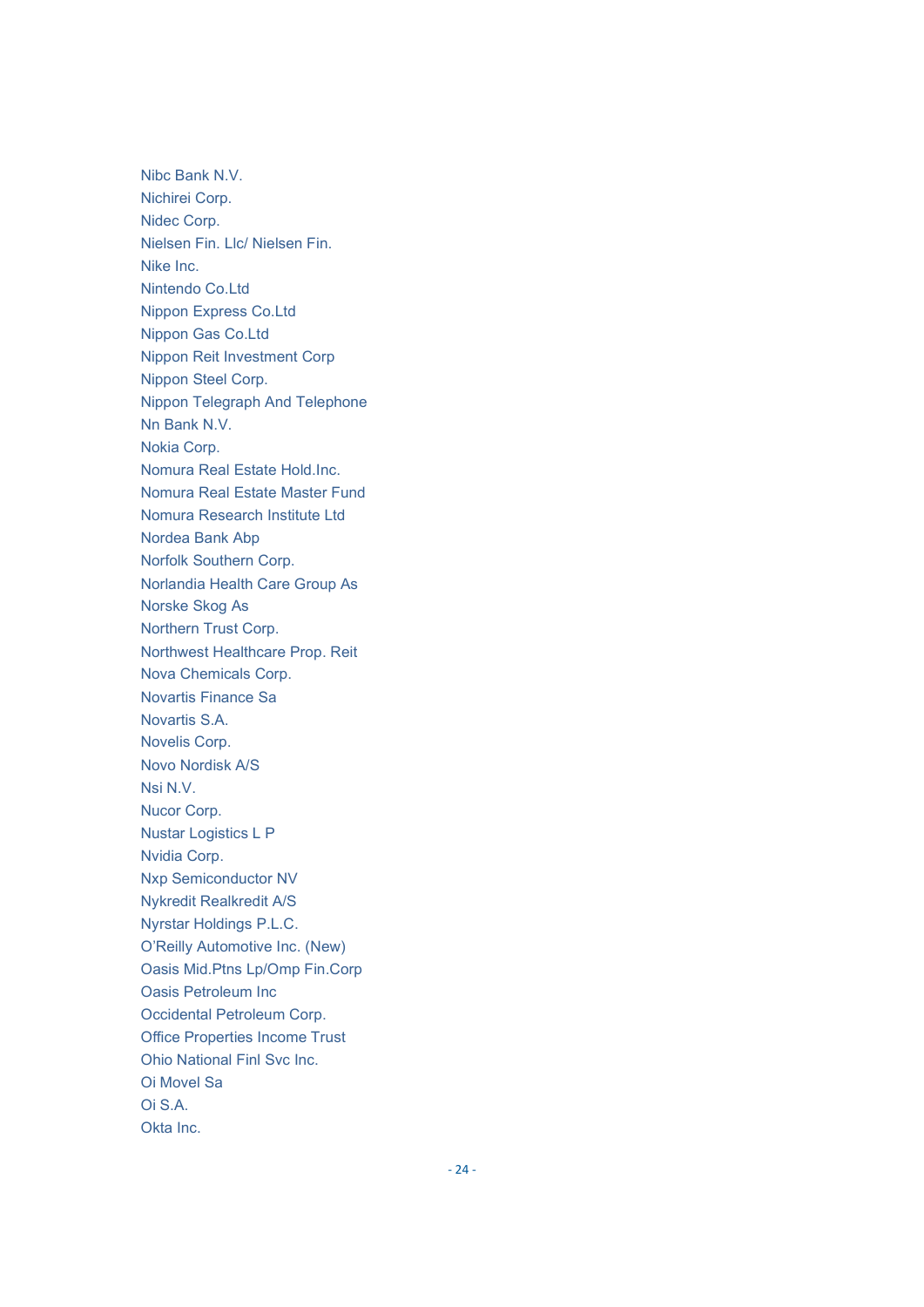Old Dominion Freight Lines Inc Olin Corp. Omega Healthcare Invtr Inc. Omv Aq. On Semiconductor Corp. **Onemarket Ltd** Oneok Inc. Ono Pharmaceutical Co.Ltd **Ontex Group Nv** Op Corporate Bank Plc Oracle Corp. Orange Organon And Co. **Organon Finance 1 LLC** Orion Office Reit Inc. Orix Corp. Orpea **Otis Worldwide Corporation Otsuka Corp** Ovintiv Inc. P.P.G. Industries Inc. Paccar Inc. Pactiv Llc **Palantir Technologies Inc** Palo Alto Networks Inc. **Par Pharmaceutical Companies** Park Hotels And Resorts Inc. Park Intermed.HIdgs/Pk Dom.Pty Parker-Hannifin Corp. **Parkland Corporation** Patrick Industries Inc. Paychex Inc. Paycom Software Inc Paypal Holdings Inc. PDC Energy Inc. Pebblebrook Hotel Trust Peloton Interactive Inc. Pepsico Inc. Periama Holdings Llc Perkinelmer Inc. **Pernod Ricard** Pertamina Persero Pt Perusahaan Penerbit Sbsn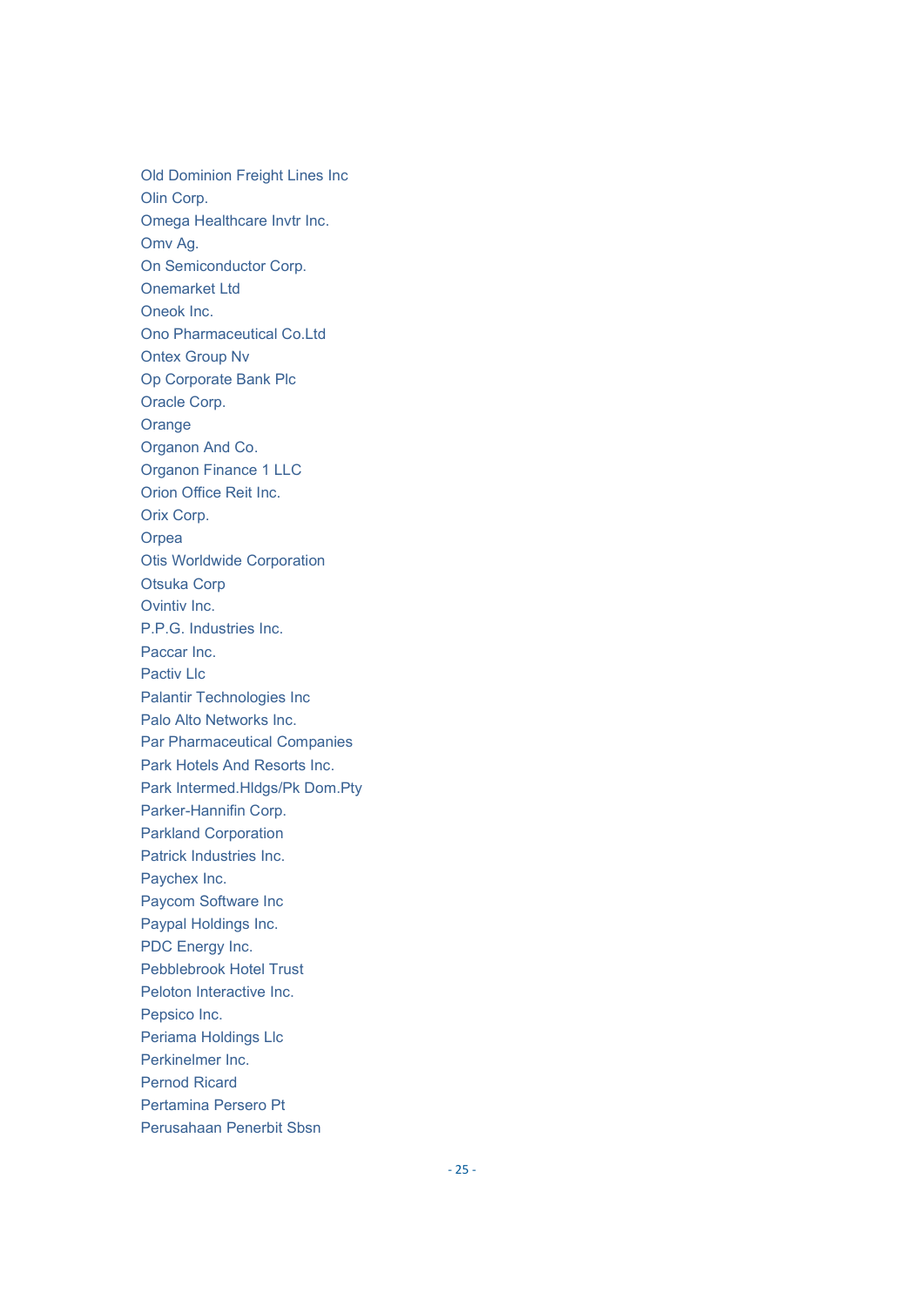Petroleos Del Peru-Petroperu Petrorio Luxembourg S.A R.L. Pfizer Inc. Phillips 66 Phm Group Holding Oy Physicians Realty Trust Pinterest Inc. Pioneer Natural Resources Co. Pldt Inc. Plymouth Industrial Reit Inc Pnc Financial Services Grp Inc Point Properties Portfolio 1 Post Holdings Inc Ppf Telecom Group B.V. Preferred Apartment Community Price T.Rowe Group Inc. Primary Health Prop. P.L.C. Primo Water Holdings Inc. Procter And Gamble Co. Progressive Corp.(Ohio) Prologis Euro Finance Llc Prologis Inc. Prologis Intl Funding Ii Sa Prosus N.V. Proximus Sa Prudential Financial Inc. Prudential P.L.C. Prysmian Spa Psp Swiss Property Ag Pt Pelabuhan Indonesia II Pt Pelabuhan Indonesia III Public Power Corp Of Greece Public Service Electric Gas Public Storage Inc. Qatar Petroleum Qnb Finance Ltd Qnb Finansbank A.S. Qorvo Inc. Qualcomm Inc. Quest Diagnostics Inc. Rackspace Technology Global In Rail Capital Markets P.L.C. Rakuten Group Inc.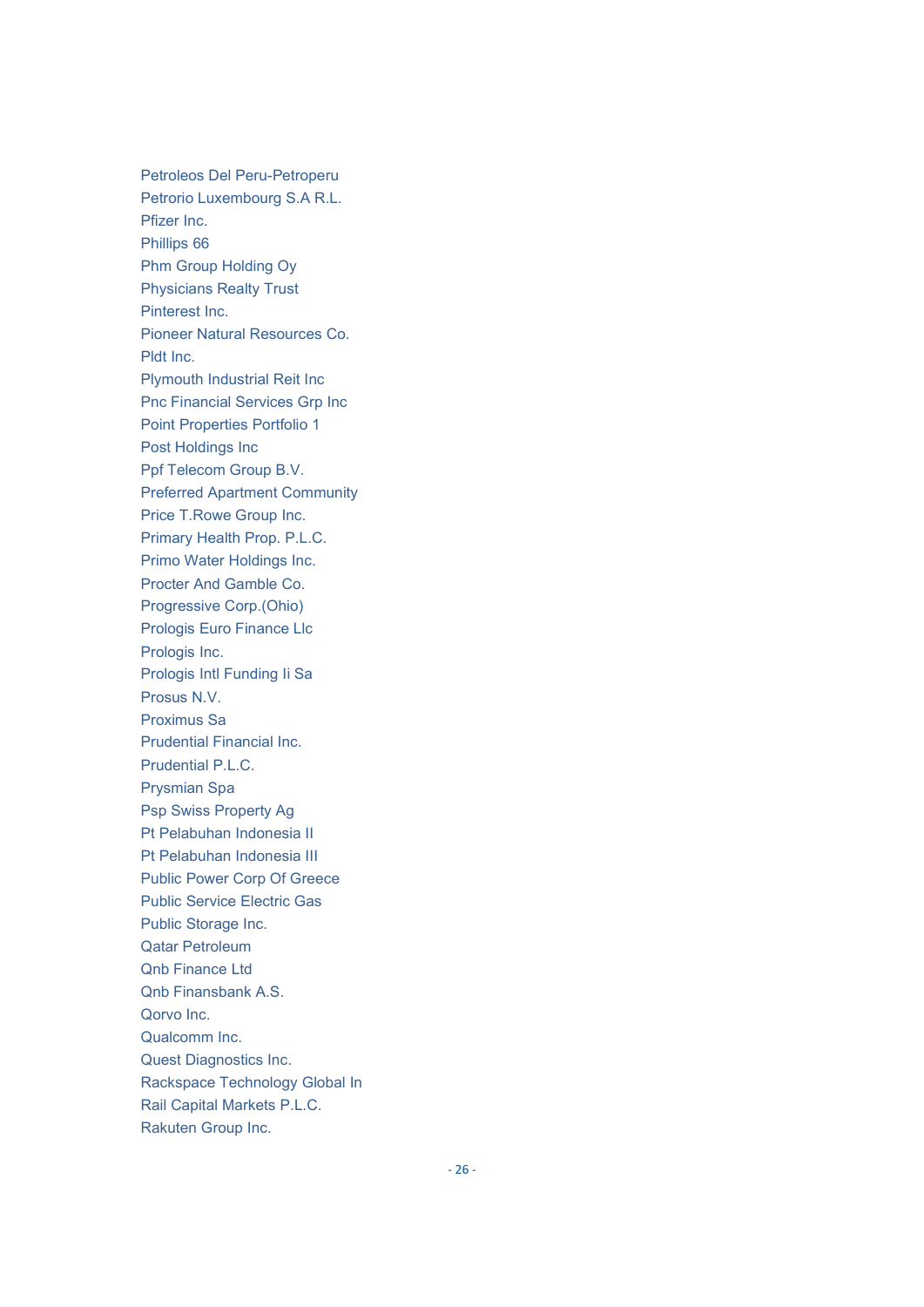Ras Laffan Liquefied Natural Raymond James Financial Inc. Rci Banque Re IV Limited Realty Income Corp. Reckitt Benckiser Group P.L.C. Recruit Holdings Co Ltd Red Electrica Corporacion S.A. Red Electrica Financ.S.A.Uni Regeneron Pharmaceuticals Inc Regions Financial Corp.(New ) Reka Industrial Plc Repsol Europe Finance Repsol International Finance Republic Services Inc. Resmed Inc. Reynolds Group Iss.Inc.Llc Sa Richemont Ag.(Cie Financiere) Richemont International Hldg Rio Oil Finance Trust Rite Aid Corp. Rlj Lodging Trust R-Logitech S.A.M. Roche Holding Ag. Rockwell Automation Inc. Rohm Co.Ltd Roku Inc. Ronshine China Holdings Ltd Roper Technologies Inc. Rosneft International Finance Ross Stores Inc. Royal Caribbean Cruises Ltd Royal Philips Nv Rutas 2 And 7 Finance Ltd Ryohin Keikaku Co.Ltd S And P Global Inc. S.K.F. Ab. Sabana Industrial Real Estate Sabra Health Care Reit Inc. Safestore Holdings P.L.C. Sainsbury P.L.C.(J) Saint-Gobain(Compagnie De) Salesforce.Com Inc.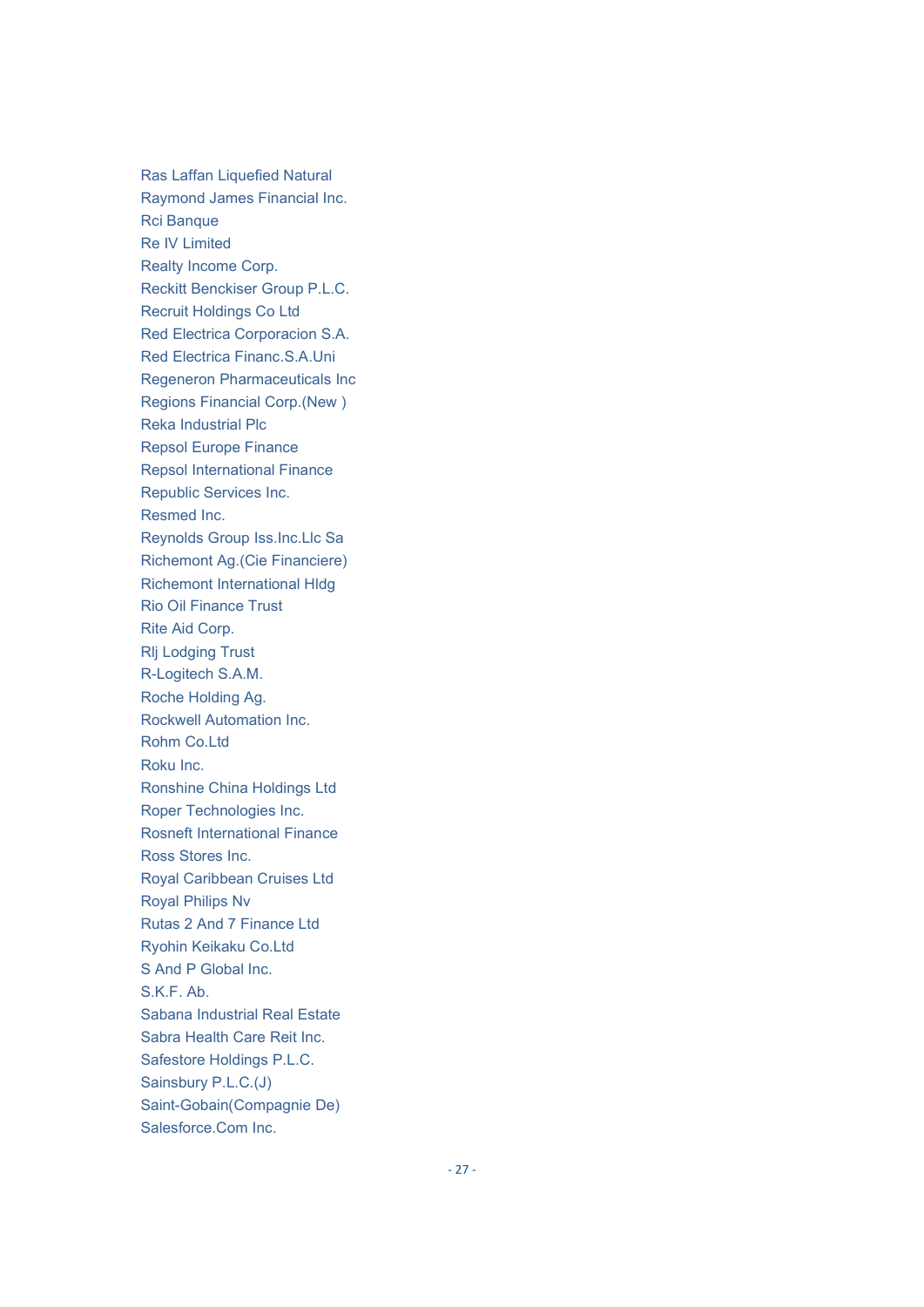Sally Holdings Llc / Sally Cap Samhallsbyggnadsbolaget I Nord Sampo P.L.C. Sands China Ltd Sandvik Ab. Sanofi Sap Se Sarens Finance Company Nv Sasol Financing Intl P.L.C. Sasol Financing Usa Llc SB Capital SA Sba Communications Corp. Scentre Group Schindler Holding Ag. Schlumberger Finance BV Schlumberger Ltd Schneider Electric Se Schwab Corp.(Charles) Scientific Games Intl Inc Scripps Escrow Inc. Seagate Hdd Cayman Seagate Technology Holdings Plc Seagen Inc. Seazen Group Limited Seche Environnement Secop Group Holding Gmbh Securitas A/B Sega Sammy Holdings Inc. Segro P.L.C. Sekisui House Reit Inc Sempra Energy Sensata Technologies B.V. Sensata Technologies Inc. Service Properties Trust Servicenow Inc. Ses Seven And I Holdings Co.Ltd Sgl International A/S Sgs S.A. Shaftesbury P.L.C. Shell International Finance BV Shell Plc Sherwin-Williams Co.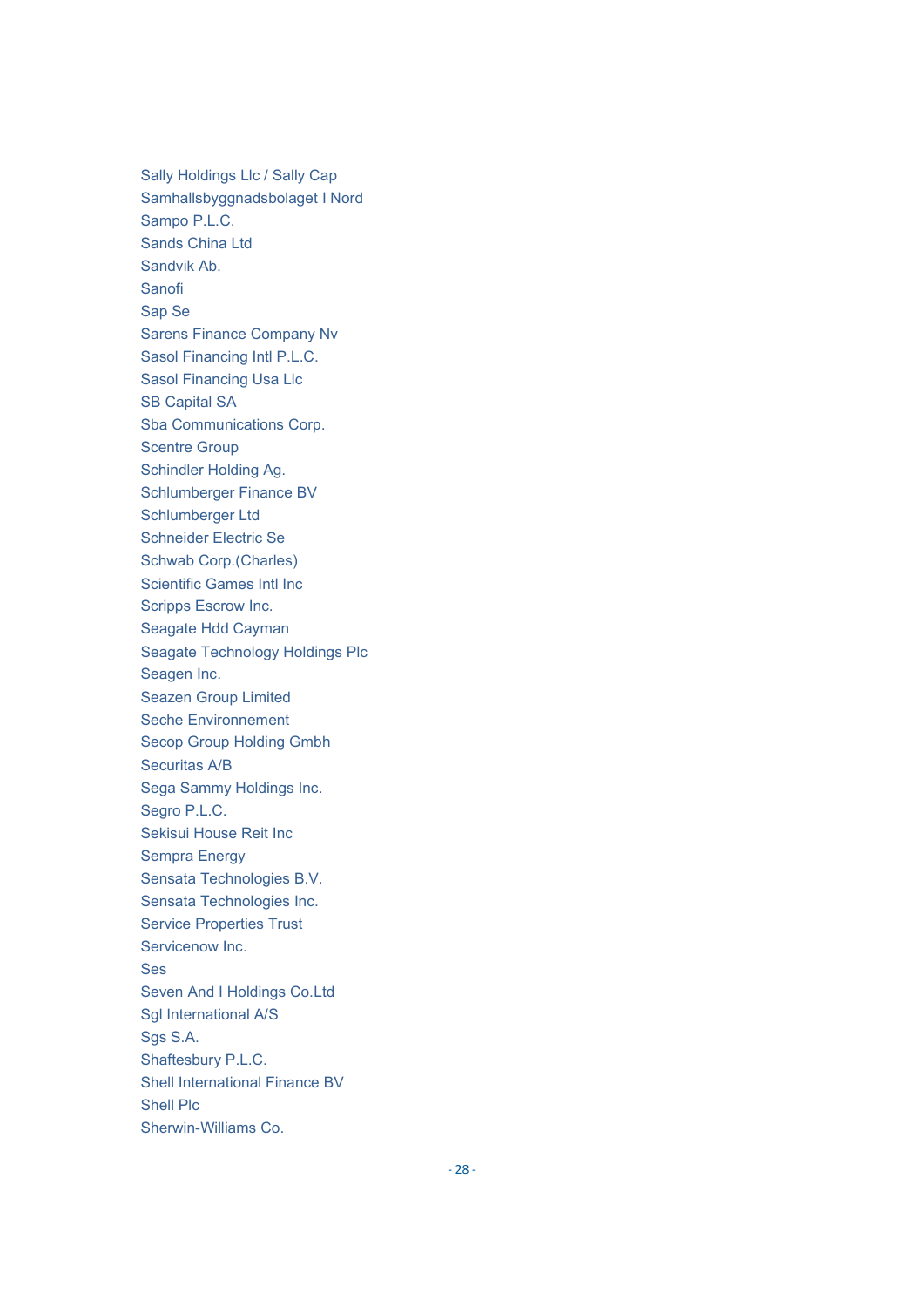Shin-Etsu Chemical Co.Ltd Shionogi And Co.Ltd Shriram Transport Finance Co. Siemens Ag. Siemens Energy Ag Siemens Financieringsmaat.N.V. Simon Property Group Inc. Sinclair Television Group Inc. Singapore Land Group Limited Sino Land Co.Ltd Sirius Real Estate Limited Sirius Xm Holdings Inc. Sirius Xm Radio Inc Sky Limited Skyworks Solutions Inc. Sl Green Realty Corp. Slatto Value Add I Ab Sm Energy Co. Smith And Nephew P.L.C. Smith(D S )P.L.C. Snam S.P.A. Snap Inc. Snowflake Inc. Societe Generale Sodexo Softbank Group Corp Solvay Finance Solvay S.A. Sony Group Corporation Southern Gas Corridor Cjsc Southwest Airlines Co. Southwestern Energy Co. Spa Holdings 3 Oy Sparc Em Spc Spectrum Brands Inc. Spirit Realty Capital Inc. Splunk Inc Sprint Corp. Srh N.V. Srm Escrow Issuer Llc Ssb No.1 Plc Sse Plc Ssga Spdr Etfs Europe I Plc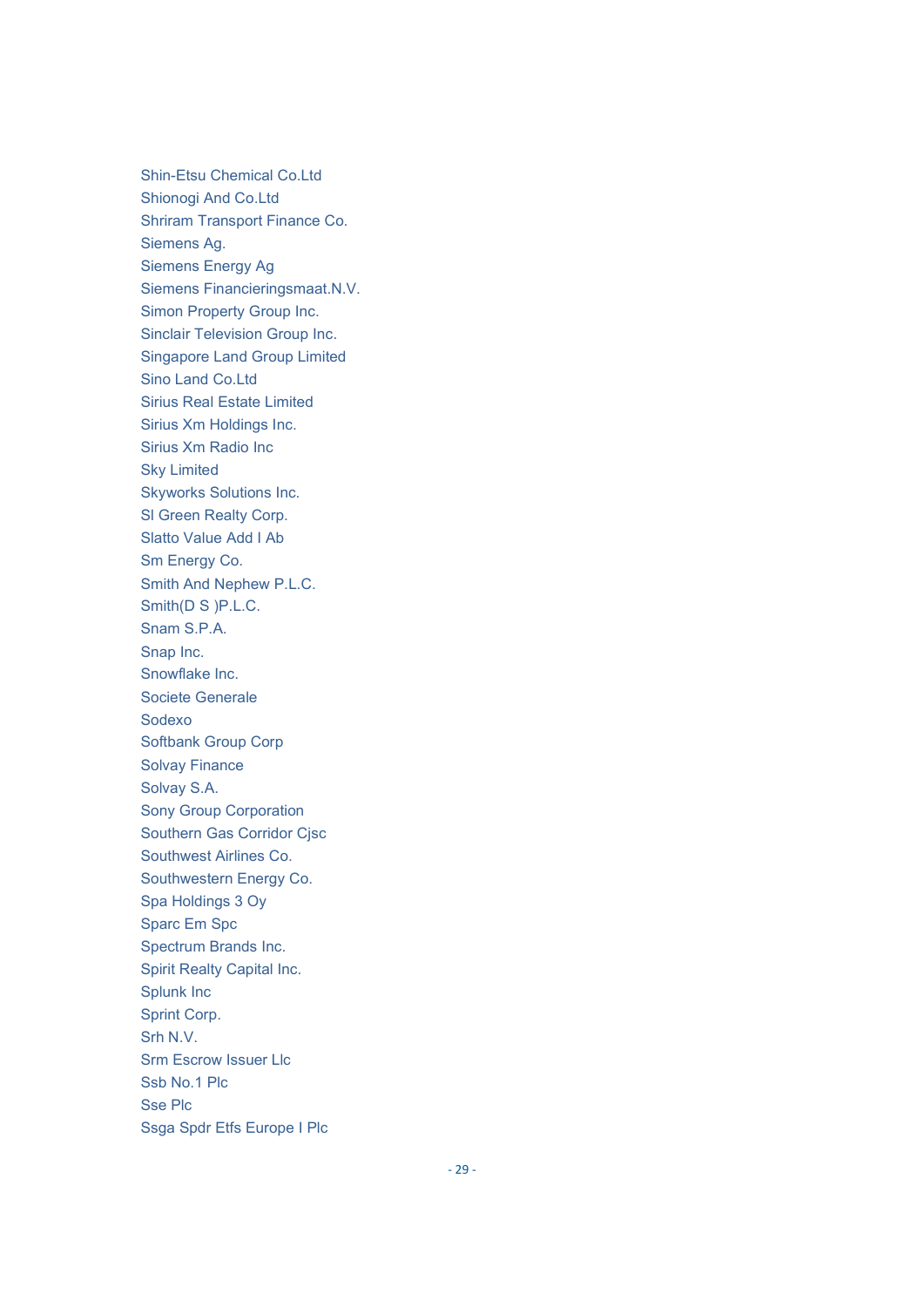Stag Industrial Inc. Standard Chartered P.L.C. Standard Industries Inc Stanley Black And Decker Inc. Staples Inc. Star Energ.Geo.Darajat 2/Salak Starbucks Corp. State Oil Company Of Azerbaijan State Street Corp. Station Casinos Llc Stellantis N.V. Stericycle Inc. Steris P.L.C. **Stockland** Store Capital Corp. Stryker Corp. Suedzucker Intl Finance Bv Suez S.A. Sumitomo Electric Ind.Ltd Sumitomo Metal Mining Co.Ltd Sumitomo Mitsui Fcial Gp Inc. Sumitomo Realty Develop.Co.Ltd Summit Hotel Properties Inc. Summit Midstream Holdings Llc Summit Midstream Partners Lp Sun Communities Inc. Sun Hung Kai Properties Ltd Sunac China Holdings Ltd Sundrug Co.Ltd Sunnova Energy Corporation Supermarket Income Reit P.L.C. Suzuki Motor Corp. Svb Financial Group Svenska Handelsbanken Ab Swedish Electromagnet Invest Ab Swiss Insured Brazil Power Finance Swiss Life Holding Swiss Prime Site Finance Ag Switch Ltd Sydney Airport Finance Co.Ltd Synchrony Financial Synopsys Inc. Sysco Corp.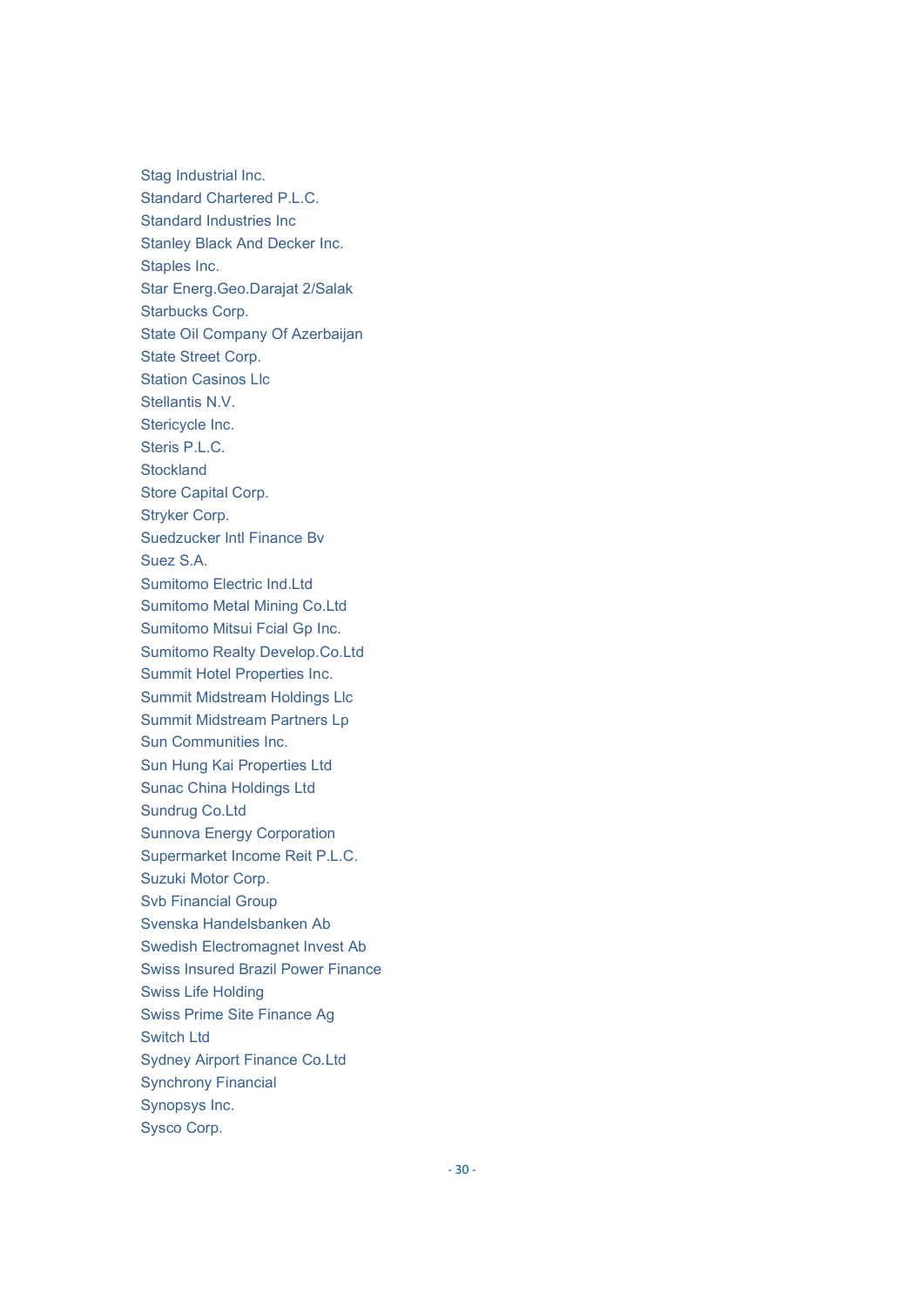T And D Holdings Inc. T.E.R.N.A.-Spa Tag Immobilien Ag Taisei Corp. Takara Bio Inc. Takeda Pharmaceutical Co Ltd Tanger Factory Outlet Cen.Inc. Targa Resources Partners Lp Target Corp. Target Healthcare Reit Plc Taylor Morrison Communities Te Connectivity Ltd Tegna Inc. Teladoc Health Inc. Telecom Italia Capital Telecom Italia S.P.A. Teledyne Technologies Inc. Telefonica Emisiones S.A.U. Telefonica Europe B.V. Telefonica S.A. Teleperformance Se Telia Company Ab Telstra Corp Ltd Tempton Personaldienstleistung Tencent Holdings Ltd Tenet Healthcare Corp. Tereos Finance Groupe Terumo Corp. Tesco P.L.C. Tesla Inc. Texas Instruments Inc. The Fruit Farm Group BV The Prs Reit P.L.C. The Walt Disney Company Thermo Fisher Scientific Inc. Thyssenkrupp Ag Tjx Companies Inc. T-Mobile Usa Tokai Carbon Co.Ltd Tokio Marine Holdings Inc. Tokyo Electron Ltd Tokyo Tatemono Co.Ltd Tokyu Fudosan Holdings Corp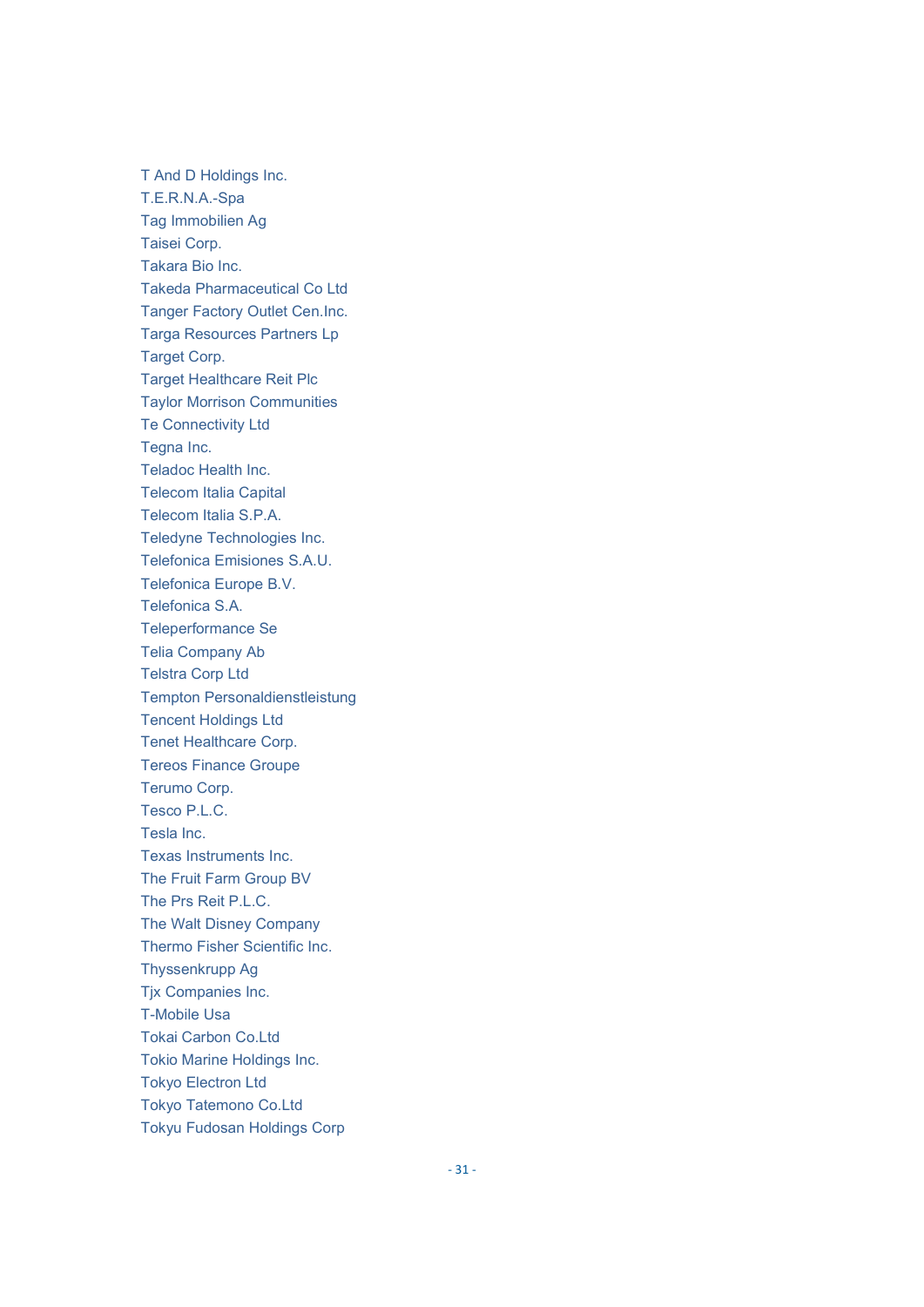Tokyu Reit Inc. Totalenergies Cap. Canada Ltd Totalenergies Se Toyota Motor Corp. Tractor Supply Co. Trade Desk Inc. (The) Trafigura Group Pte Ltd Transdigm Group Inc. Transdigm Inc. Transjamaican Highway Ltd Transnet Soc Ltd **Transunion** Transurban Finance Co.Pty.Ltd Travel + Leisure Co. Travelers Companies (The) Inc. Trident Tpi Holdings Inc. Trimble Inc. Triple Point Social Hsg Reit Tritax Big Box Reit Plc Tritax Eurobox P.L.C. Triumph Group Inc. Trivium Packaging Finance B.V. Truist Financial Corporation Trust F/1401 Turkiye Is Bankasi A.S. Twilio Inc. Twitter Inc. Tyler Technologies Inc. Tyson Foods Inc. U.S. Bancorp (Delaware) Uber Technologies Inc. Ubs Group Inc. Udr Inc. Ulta Beauty Inc. Umh Properties Inc. Unibail-Rodamco-Westfield Se Unicredit Bank Ag Unicredit S.P.A. Unifrax Escrow Issuer Corp. Unigel Luxembourg S.A. Unilever Finance Netherlands Unilever P.L.C. Union Pacific Corp.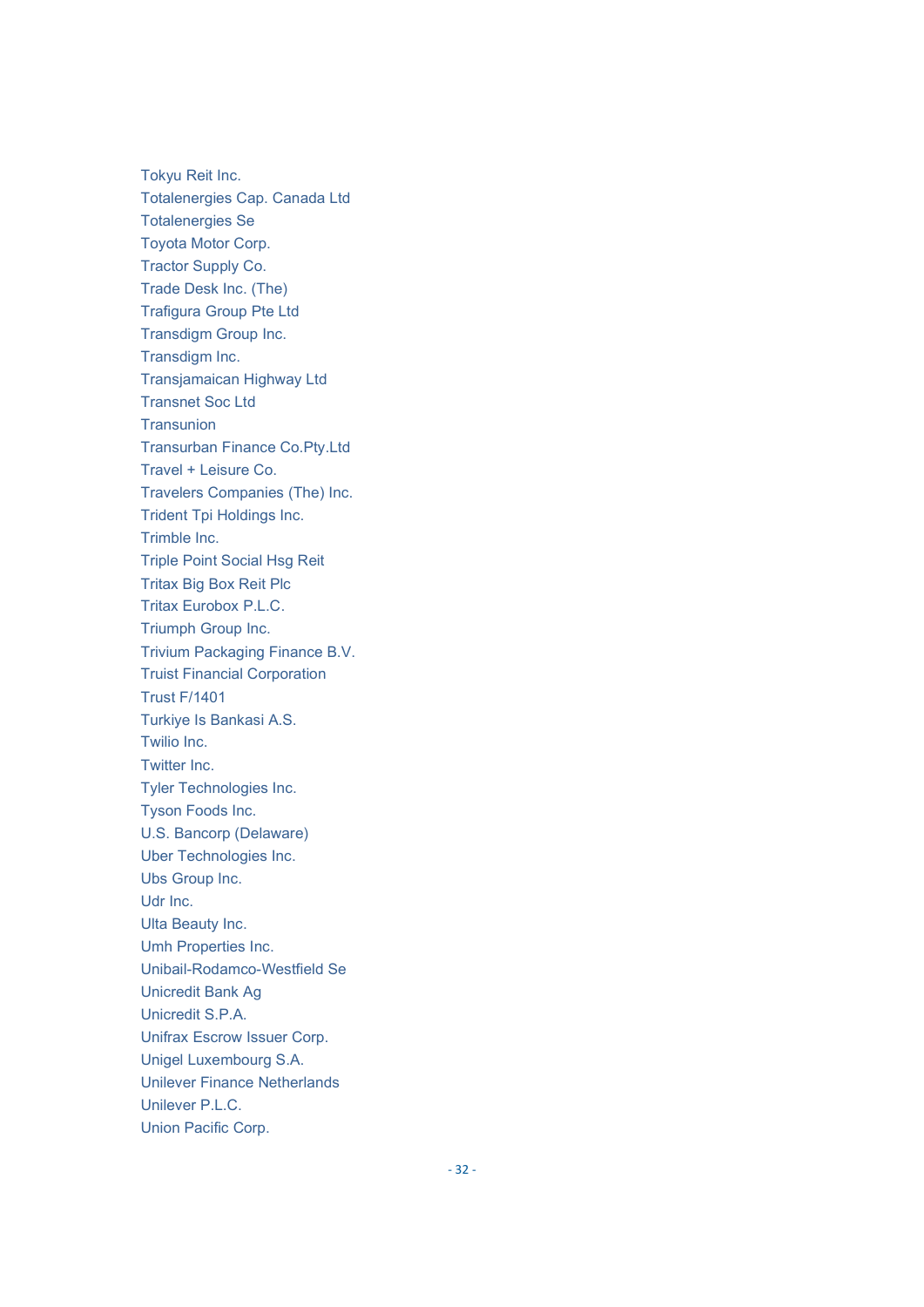Unipol Gruppo Finanziario Spa Unite Group P.L.C. United Airlines 2014-1 Pass-Through Trust United Airlines 2014-2 Trust United Airlines Holdings Inc. United Group B.V. United Parcel Service Inc. United Rentals Inc. United Rentals North Ame.Inc. United Shore Financial Svcs United Urban Invesment Corp. United Wholesale Mortgage Llc Unitedhealth Group Inc. Unity Software Inc Univision Communications Inc. Uol Group Ltd Upc Broadband Finco B.V. Upc Holding B.V. Urban Logistics Reit P.L.C. Usa Compression Ptns Lp/ Corp. Valeo Se Valero Energy Corp. Vandemoortele Nv Vanke Real Estate Hong Kong Co Vastned Retail N.V. Veeva Systems Inc. Ventas Inc. Veolia Environnement Verallia Verisign Inc. Verisk Analytics Inc. Verizon Communications Inc. Vertex Pharmaceuticals Inc. Vertiv Group Corp. Vf Corp. Vgp S.A. Viacomcbs Inc. Viatris Inc Vib Vermogen Ag Vici Properties Inc. Vicinity Centres Vier Gas Transport Gmbh Viking Cruises Ltd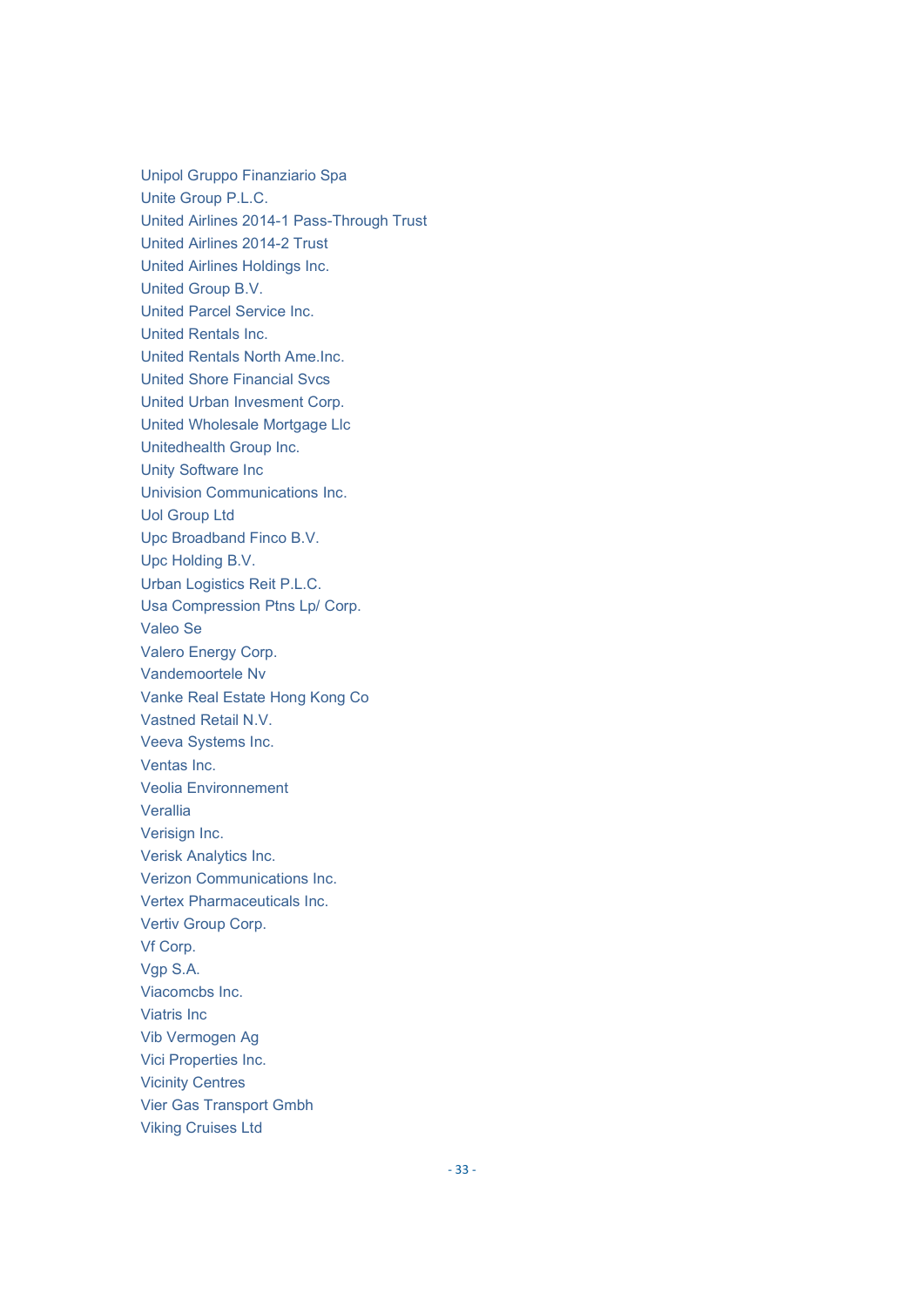Vinci Virgin Media Finance P.L.C. Virgin Media Secured Finance P.L.C. Visa Inc. Vivendi Se Vmed O2 Uk Financing I P.L.C. Vmware Inc. Vnv Global Ab Vodafone Group P.L.C. Volkswagen International Finance NV Volkswagen Leasing Gmbh Volvo Treasury Ab Vonovia Finance Bv Vonovia Se Vornado Realty Trust Vranken - Pommery Monopole Vulcan Materials Co Hdg Co Vz Vendor Financing Bv W P Carey Inc. Wabash National Corp. Walgreens Boots Alliance Inc. Walmart Inc. Warehouses De Pauw Nv Washington Real Est.Inv.Trust Waste Connections Inc. Waste Management Inc. Waters Corp. Wayfair Inc Welltower Inc. Wendel West Pharmaceutical Sces Inc. Western Digital Corp. Westpac Banking Corp. Weyerhaeuser Co. Wharf Holdings Ltd (The) Wharf Real Estate Investment Wihlborgs Fastigheter Ab. Williams Companies Inc. Willis Towers Watson P.L.C. Wintershall Dea Finance B.V. Workday Inc. Workspace Group P.L.C. **Worldline**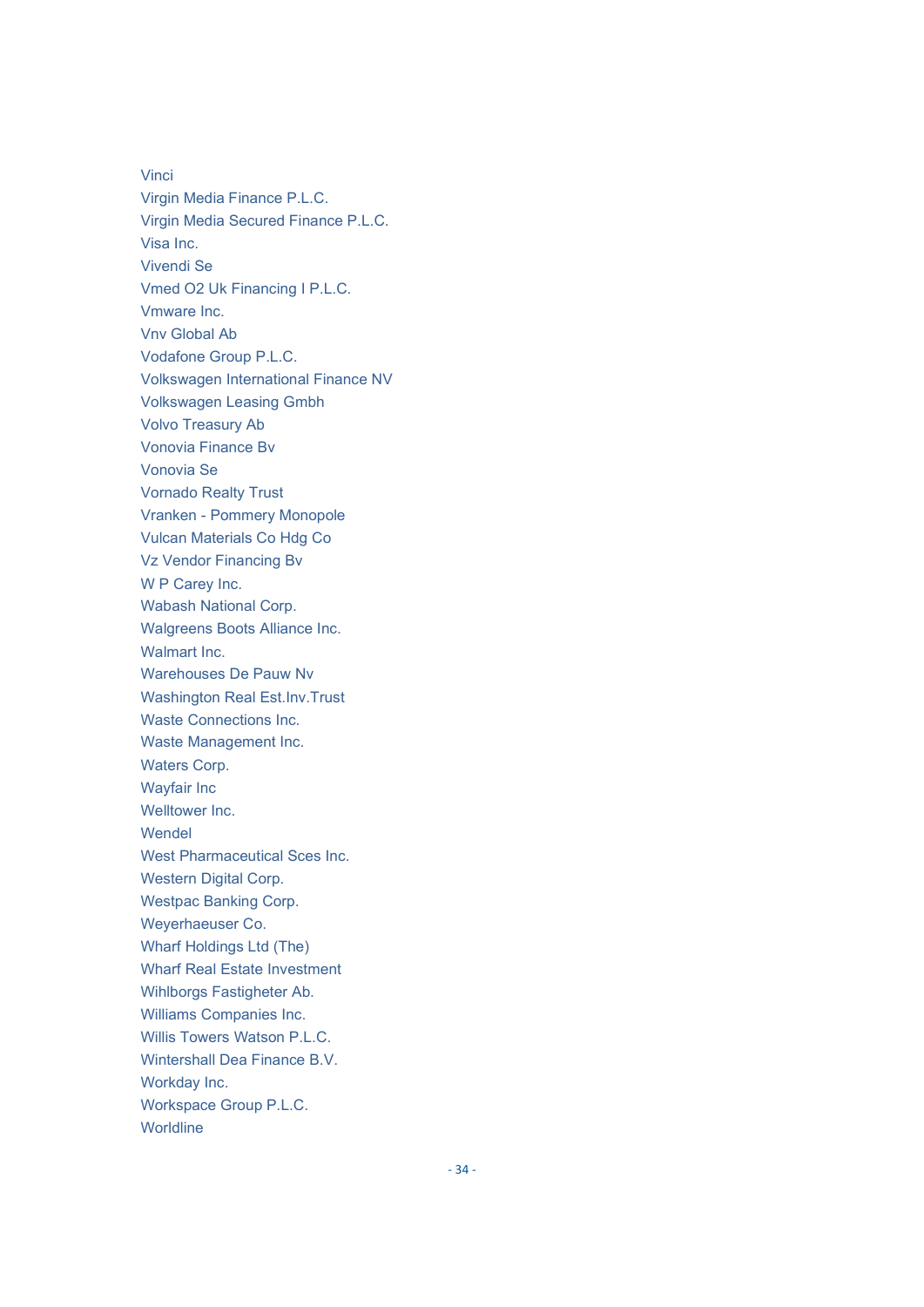Wpp Finance Deutschland Gmbh Ww International Inc. Xilinx Inc. Xp Incorporation Xylem Inc. Yara International Asa Yum Brands Inc. Zayo Group Holdings Inc. Zebra Technologies Corp. Zhongan Online P&C Insurance Zhongsheng Group Holdings Ltd Ziggo Bond Company Bv Ziggo Bv Zimmer Biomet Holdings Inc. Ziton A/S Zoetis Inc Zoom Video Communications Inc. Zscaler Inc. Zurich Insurance Group Ag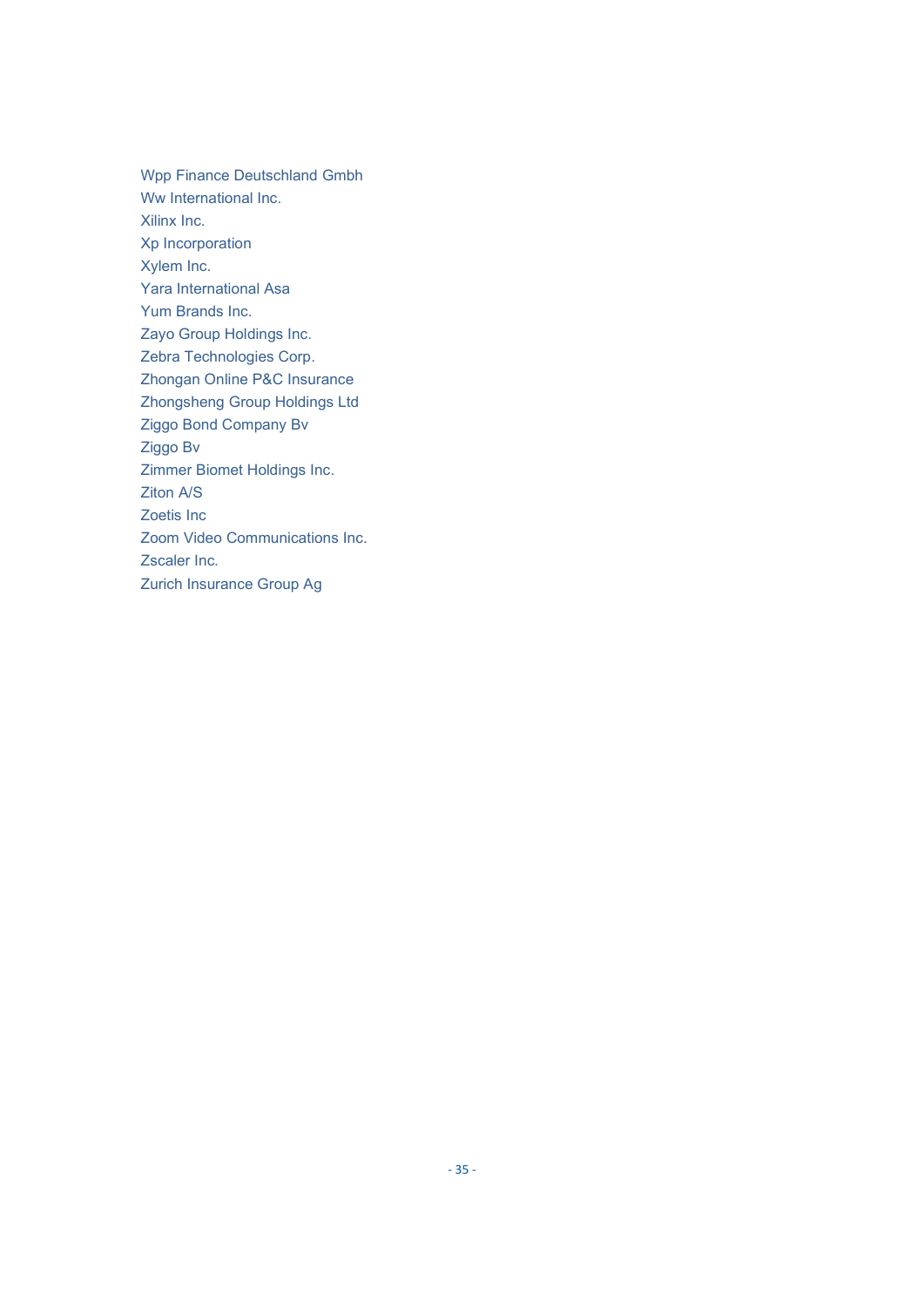#### Beleggingsfondsen:

Aberdeen Asset Management PLC – Aberdeen Eurozone Property Fund of Funds Actiam NV – Actiam Institutional Microfinance Fund I Aegon Asset Management - AeAM Dutch Mortgage Fund I Aegon Asset Management - AeAM Dutch Mortgage Fund II Amvest - Amvest Residential Core Fund Blackrock, Inc. - MSCI Pac Rim Ex-Japan Equity Index Fund B Blackrock, Inc. - US Equity ESG Screened Fund B CBRE Global Investors, LLC – CBRE Eurosiris Fund DMFCO - Dutch Mortgage Fund DIF Management B.V. – DIF Infrastructure III DIF Management B.V. – DIF Infrastructure IV DIF Management B.V. – DIF Infrastructure VI DIF Management B.V. – DIF Renewable Energy Equitix Ltd. – Equitix Energy Efficient Fund First Sentier - European Diversified Infrastructure Fund I First Sentier - European Diversified Infrastructure Fund II First Sentier - European Diversified Infrastructure Fund III Glennmont Partners, LLC - Glennmont Clean Energy Fund II Genesis Emerging Markets Investment Company – Genesis EM Fund A JPMorgan Asset Management (UK), Ltd. - JPM Emerging Markets Opportunities X LS Venturing B.V. Northern Horizon Capital - Northern Horizon Aged Care Home Fund Vauban – Core Infrastructure Fund II

Additionele beleggingen:

**Erfpachtprojecten Goud**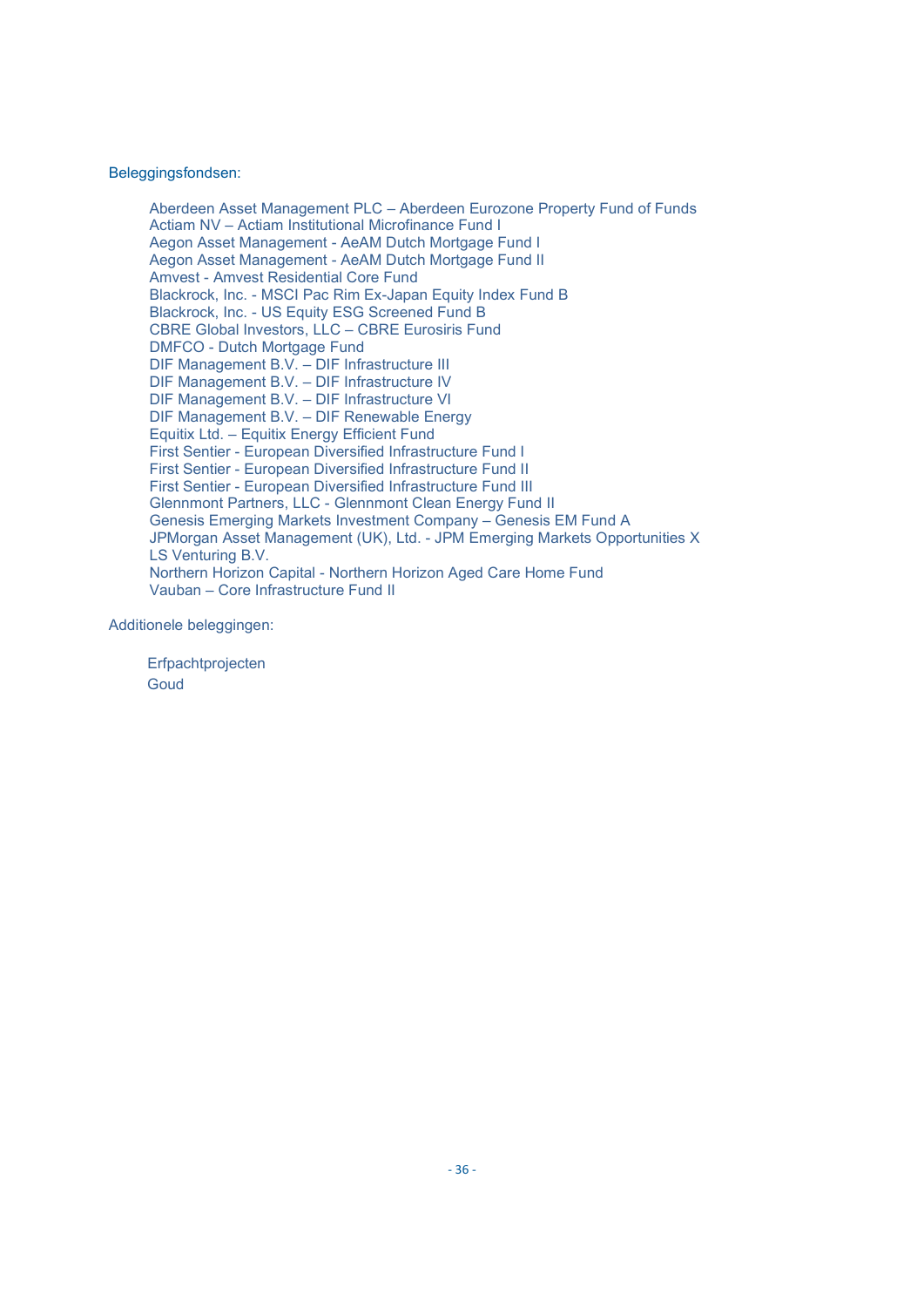#### (Semi)Staatsobligaties:

Arab Republic of Egypt Argentine Republic Czech Republic Democatic Socialist Republic of Sri Lanka Kingdom of Denmark Dominican Republic Emirate of Abu Dhabi Emirate of Dubai Emirate of Sharjah European Bank for Reconstruction European Financial Stability Fund European Investment Bank European Stability Mechanism Federal Republic of Germany Federal Republic of Nigeria Federation of Malaysia Federative Republic of Brazil French Republic Hashemite Kingdom of Jordan Republic of Hungary Islamic Republic of Pakistan Kingdom of Bahrain Kingdom of Belgium Kingdom of Morocco Kingdom of Saudi Arabia Kingdom of Thailand Kingdom of the Netherlands Oriental Republic of Uruguay Provincia de Neuquen Argentina Republic of Albania Republic of Angola Republic of Armenia Republic of Azerbaijan Republic of Benin Republic of Cameroon Republic of Chile Republic of Colombia Republic of Costa Rica Republic of Cote d'Ivoire Republic of Ecuador Republic of El Salvador Republic of Finland